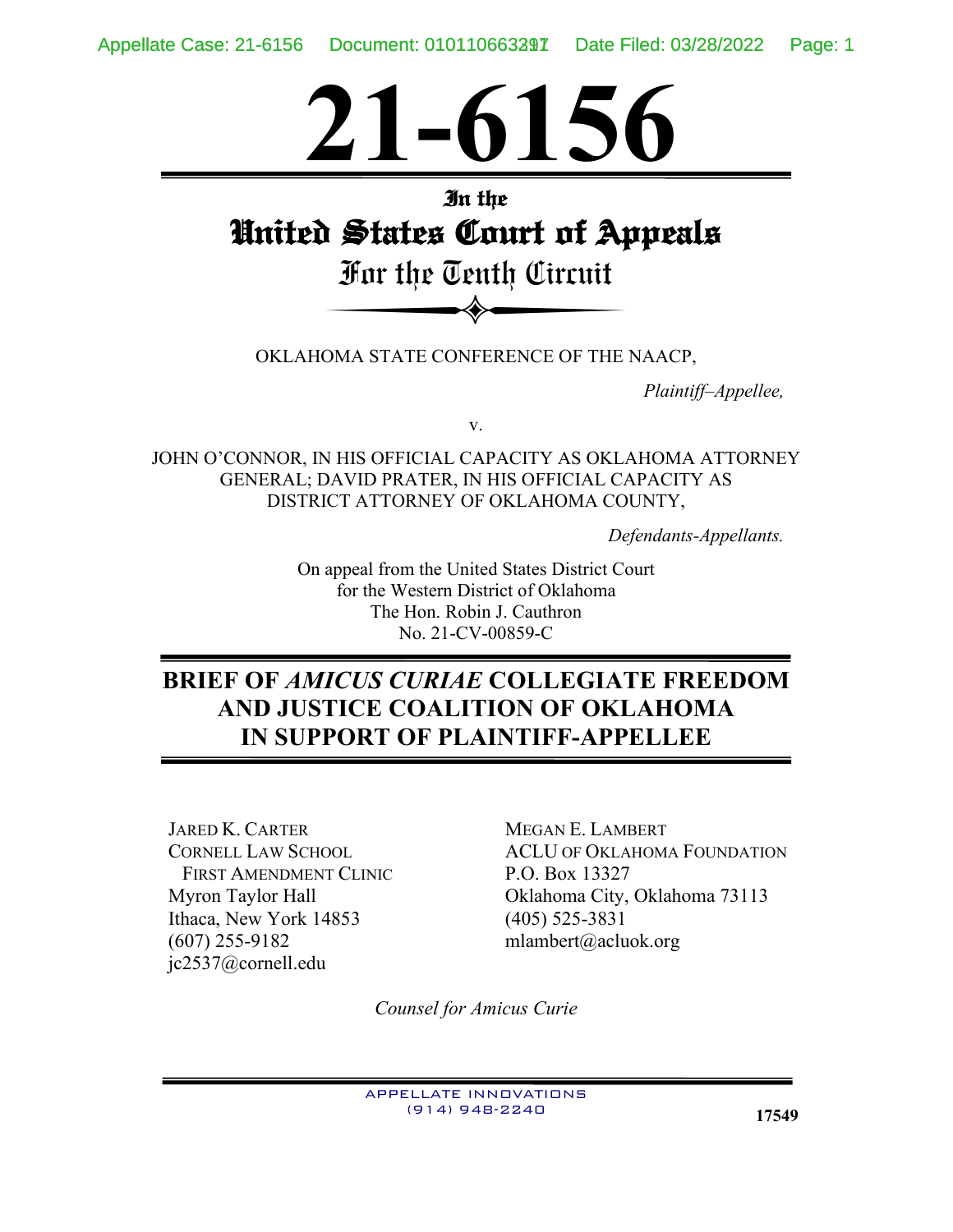## **CORPORATE DISCLOSURE STATEMENT**

<span id="page-1-0"></span>*Amicus curiae* Collegiate Freedom and Justice Coalition of Oklahoma is not

a publicly held corporation and does not have a parent corporation.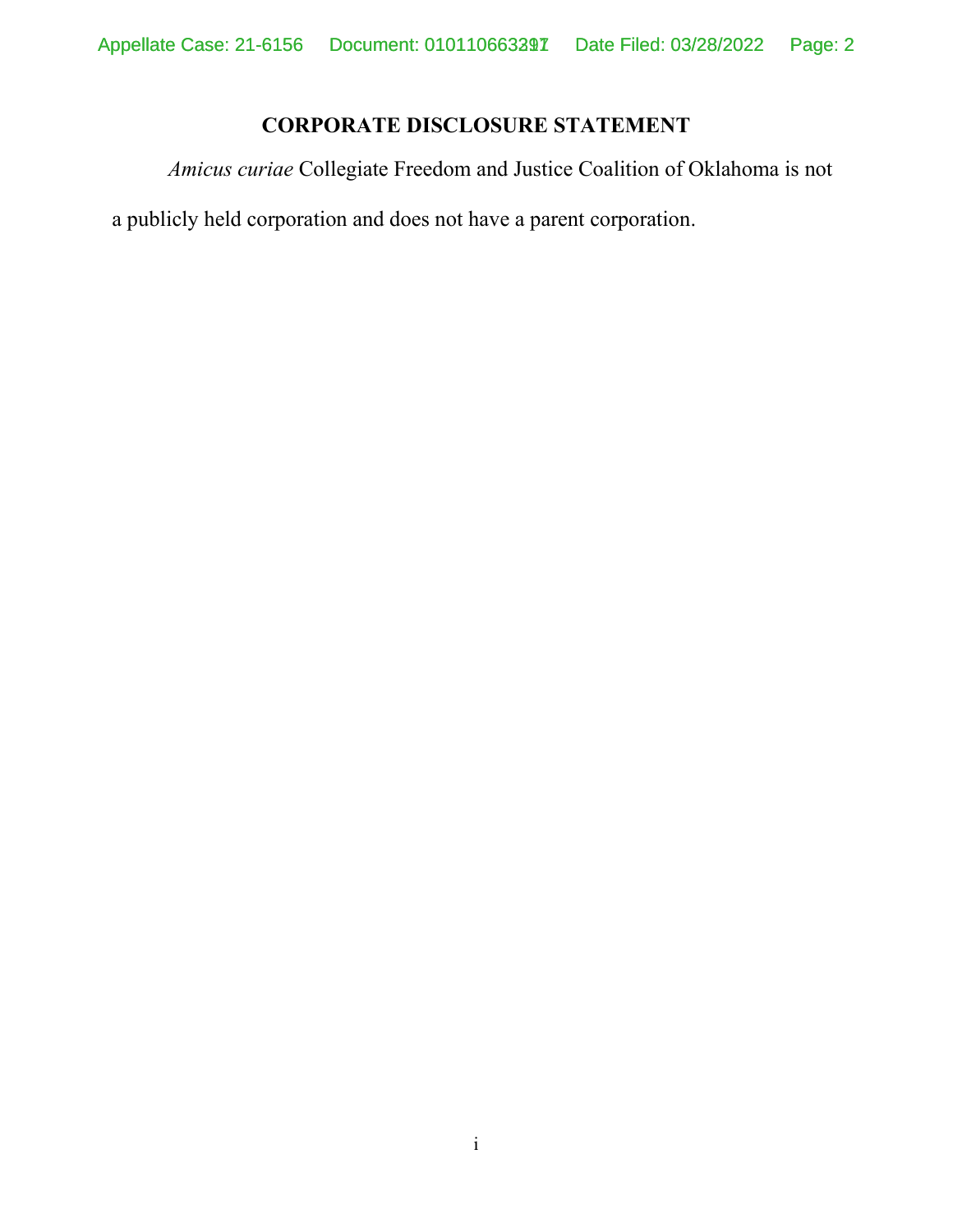## **TABLE OF CONTENTS**

<span id="page-2-0"></span>

| HB 1674's Traffic Obstruction Provision Triggers At Least Intermediate<br>L.                                                            |
|-----------------------------------------------------------------------------------------------------------------------------------------|
|                                                                                                                                         |
| A. HB 1674's Traffic Obstruction Provision Substantially Burdens Protected                                                              |
| B. HB 1674's Traffic Obstruction Provision Is Not Justified by a Significant                                                            |
| 1. The True Government Interest Is Viewpoint-Based Speech                                                                               |
| 2. A Speculative Interest in Traffic Safety Is Not Significant 15                                                                       |
| III. HB 1674's Traffic Obstruction Provision Is Not Narrowly Tailored 20                                                                |
| A. HB 1674's Traffic Obstruction Provision Is Impermissibly                                                                             |
| B. HB 1674's Traffic Obstruction Provision Is Impermissibly                                                                             |
| C. The State Has Not Seriously Undertaken Less Restrictive Alternatives or<br>Demonstrated That Pre-Existing Alternatives Do Not Work22 |
| IV. No Adequate Alternative Channels for Communication Exist23                                                                          |
|                                                                                                                                         |
|                                                                                                                                         |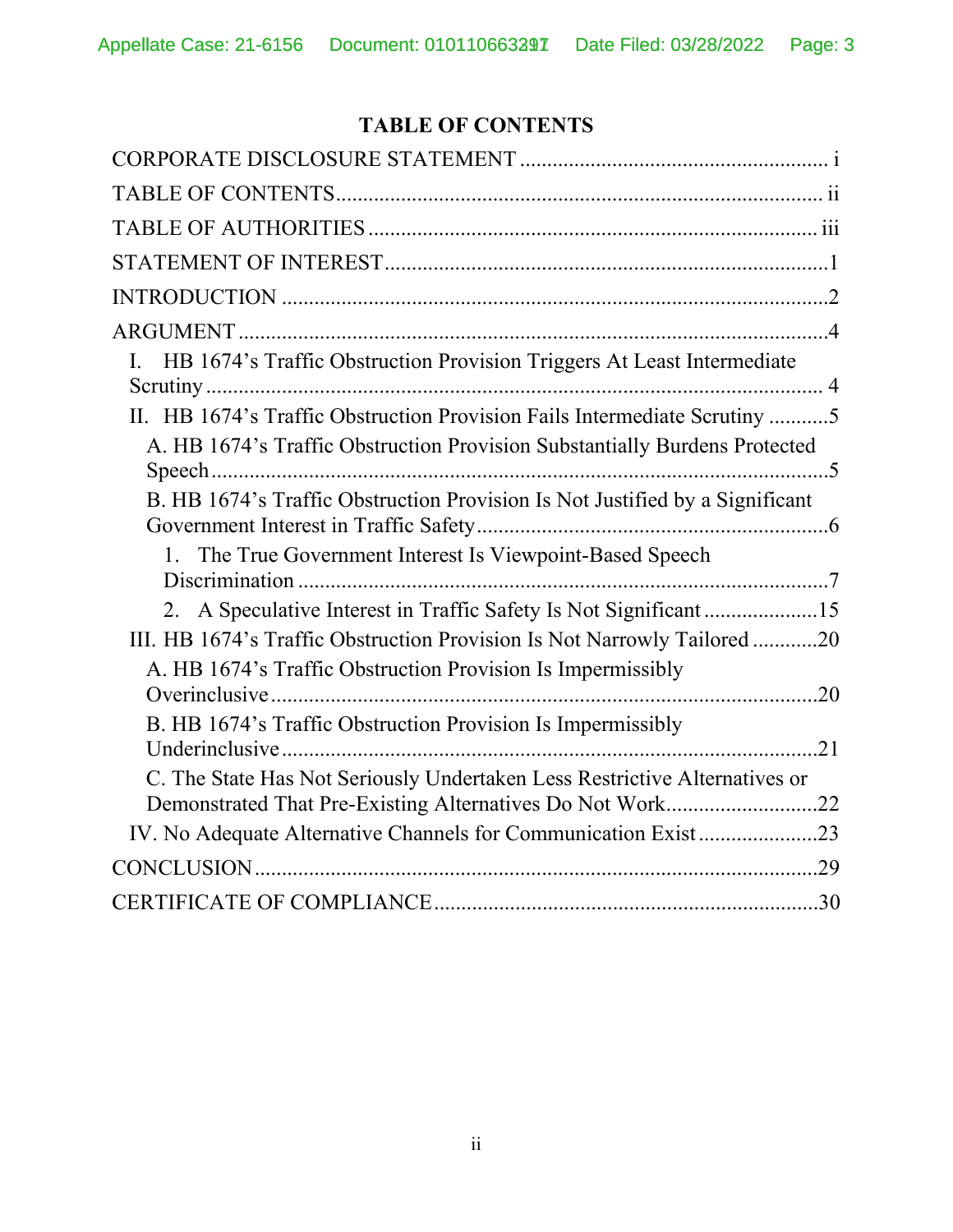# **TABLE OF AUTHORITIES**

## **Page**

## **Cases:**

| Brewer v. Albuquerque,                                    |
|-----------------------------------------------------------|
| Brown v. Ent. Merchants Ass'n,                            |
| Church of the Lukumi Babalu Aye, Inc. v. City of Hialeah, |
| Connick v. Myers,                                         |
| Dist. of Columbia v. Heller,                              |
| Evans v. Sandy City,                                      |
| Forsyth Cnty. v. Nationalist Movement,                    |
| Gonzalez v. Douglas,                                      |
| Hague v. Comm. for Indus. Org.,                           |
| Loyd v. Phillips Bros., Inc.,                             |
| McCraw v. City of Oklahoma City.,                         |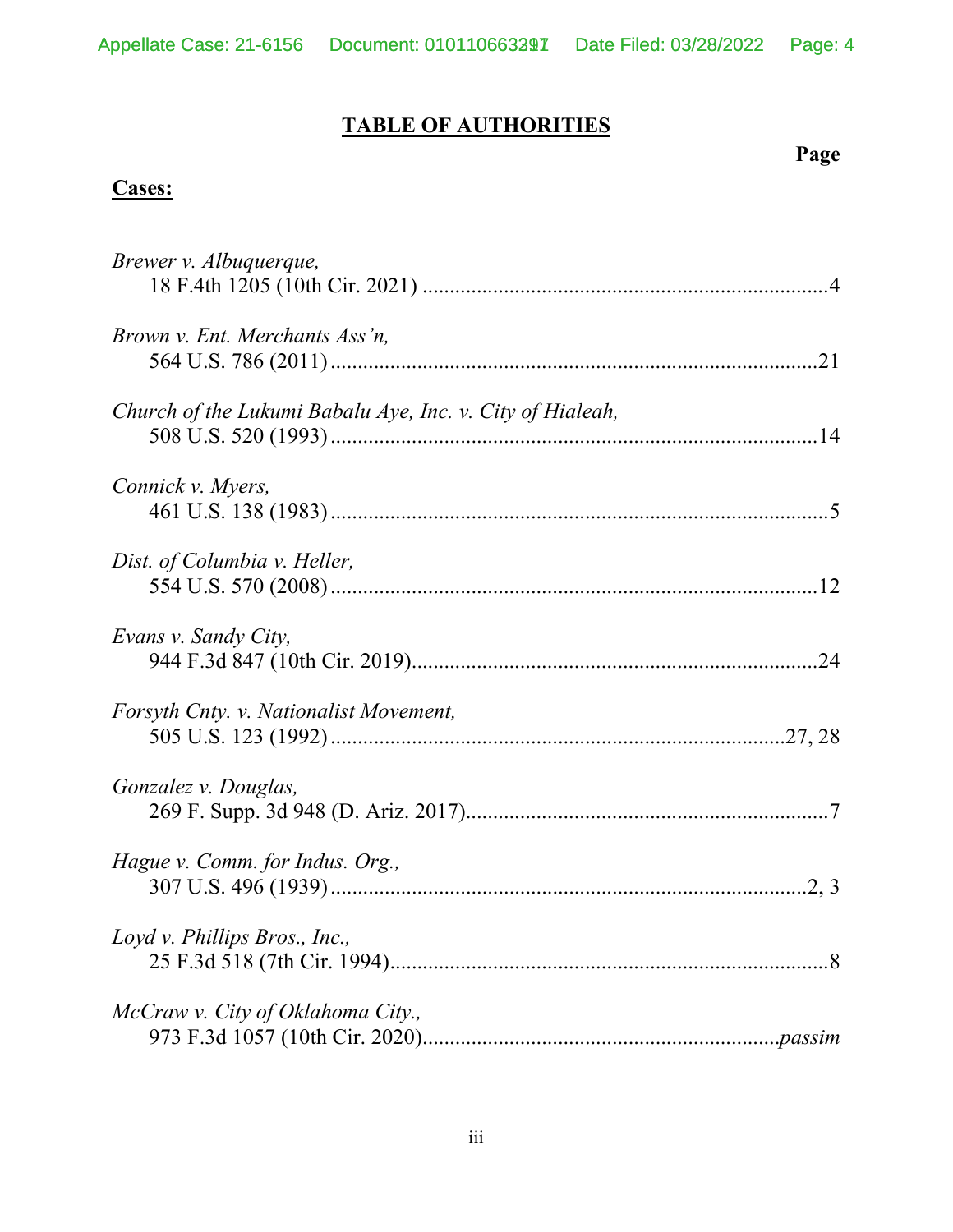| McCreary Cty., Ky. v. Am. C.L. Union of Ky.,           |
|--------------------------------------------------------|
| McCullen v. Coakley,                                   |
| Pastran v. K-Mart Corp.,                               |
| Perry Educ. Ass'n v. Perry Loc. Educators' Ass'n,      |
| Reed v. Town of Gilbert,                               |
| Shuttlesworth v. City of Birmingham,                   |
| Snyder v. Phelps,                                      |
| Stromberg v. People of State of Cal.,                  |
| Verlo v. Martinez,                                     |
| Vill. of Arlington Heights v. Metro. Hous. Dev. Corp., |
| Ward v. Rock Against Racism,                           |
| Yick v. Hopkins,                                       |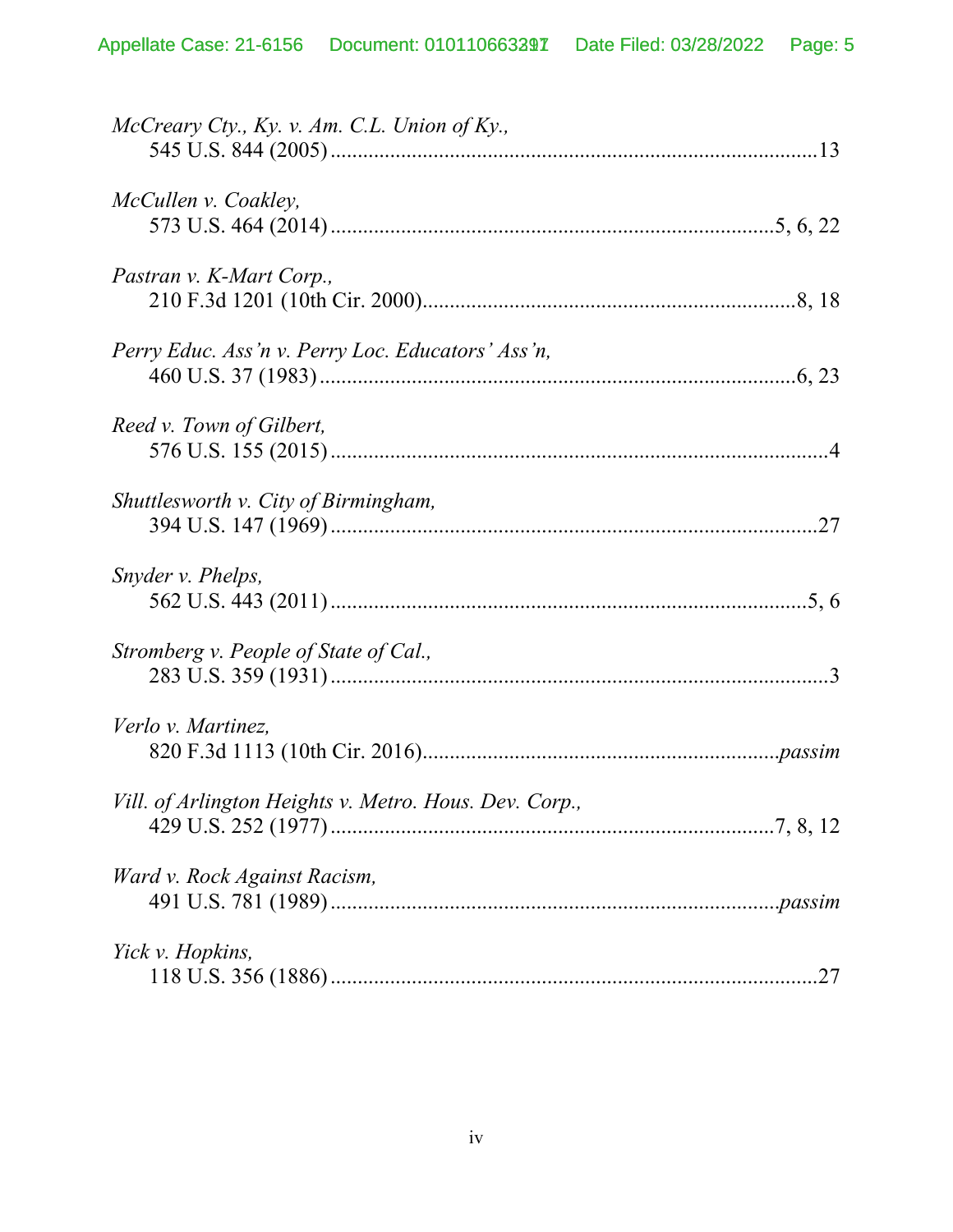# **Rules, Laws and Statutes:**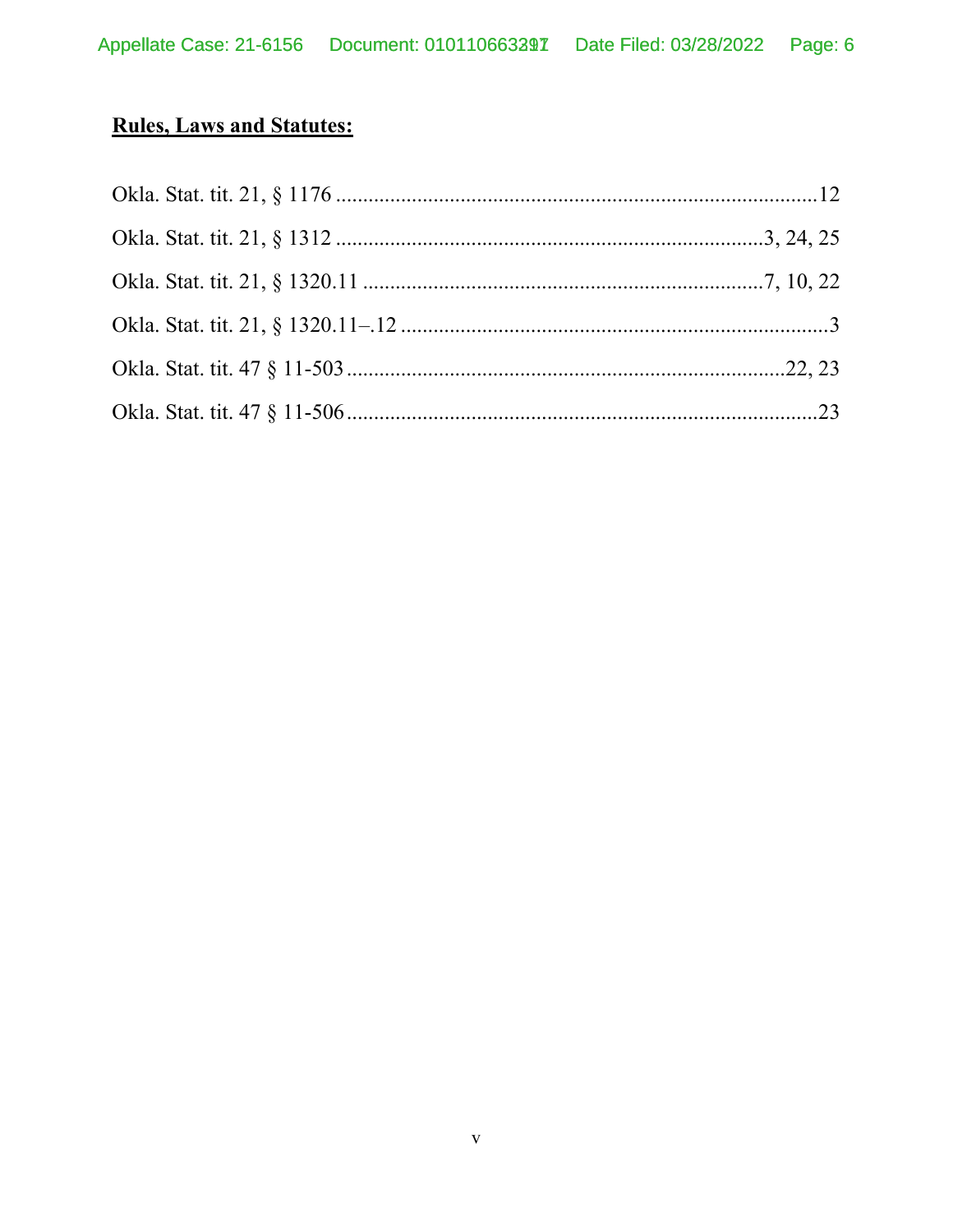#### **STATEMENT OF INTERES[T1](#page-6-1)**

<span id="page-6-0"></span>*Amicus curiae* Collegiate Freedom and Justice Coalition of Oklahoma ("the Coalition") is a nonprofit organization dedicated to grassroots organizing and racial justice advocacy. Adriana Laws, the Coalition's founder, is a college student and a mother who serves many roles in her community in the pursuit of equity and justice. Since the Coalition's founding in May 2020, it has galvanized civil discourse and public awareness of social injustice, discrimination, and the need for political accountability in Oklahoma. The Coalition's work often takes the form of organized, issue-specific protests on public streets. The Coalition has organized and led marches to the Oklahoma State Capitol, to the Oklahoma City Police Department, and through affluent Oklahoma City neighborhood Nichols Hills to protest racism and educate bystanders about ongoing injustices facing the community.

The Coalition files this brief in support of Plaintiff-Appellee Oklahoma State Conference of the NAACP ("OK NAACP"). Substantive civil discourse requires effective communication of a message with the public and the means to express dissent or demand change. And this discourse requires access to public streets, long

<span id="page-6-1"></span><sup>1</sup> All parties have consented to the filing of this *amicus* brief. No party's counsel authored this brief in whole or in part, no party's counsel contributed money that was intended to fund preparation or submission of this brief, and no person (other than *amicus curiae*, its members, or counsel) contributed money intended to fund preparation or submission of this brief.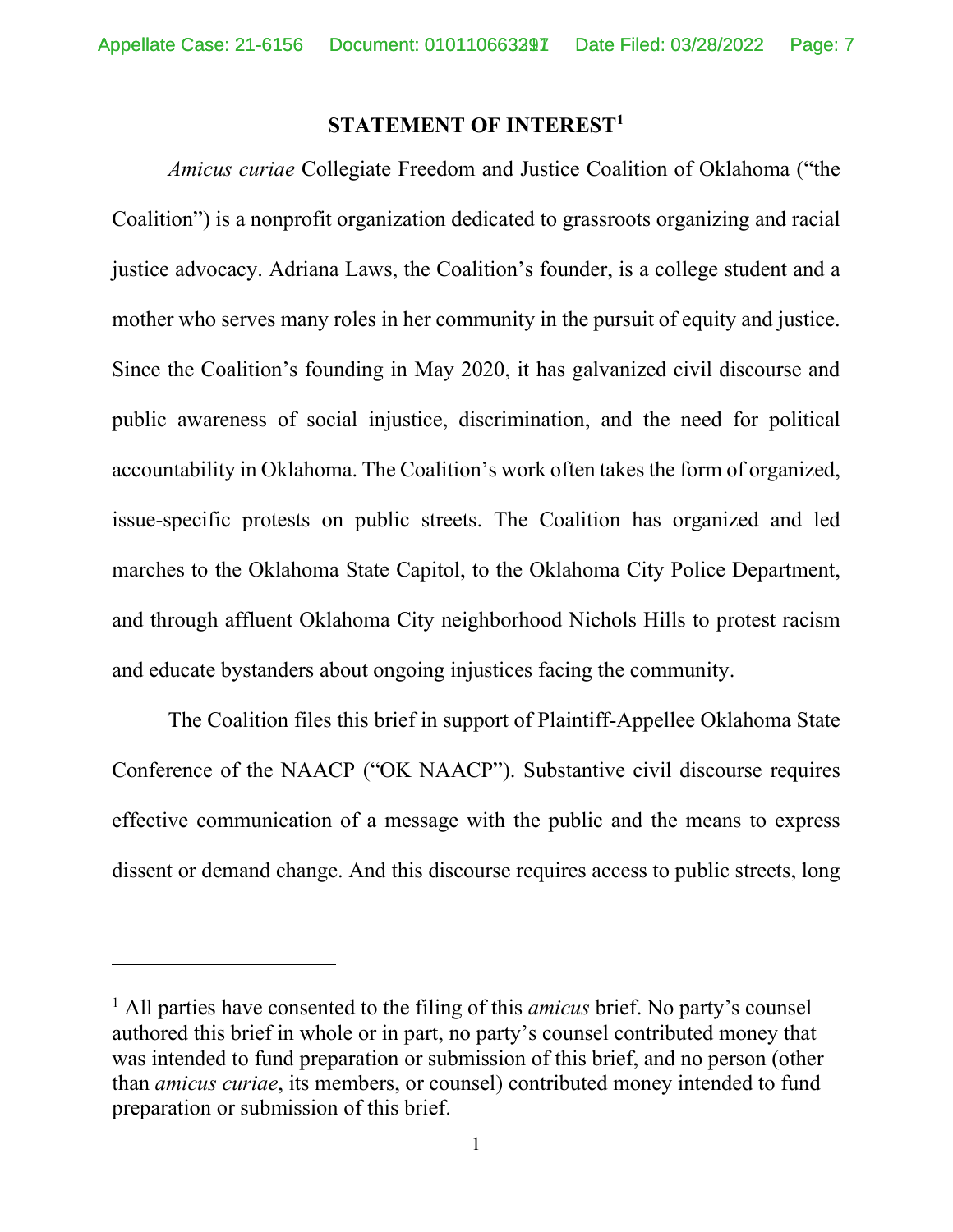recognized as fora for "purposes of assembly, communicating thoughts between citizens, and discussing public questions." *Hague v. Comm. for Indus. Org.,* 307 U.S. 496, 515 (1939). The Coalition has a strong interest in ensuring that courts uphold its First Amendment right to march on public streets to advocate for equity and justice.

#### **INTRODUCTION**

<span id="page-7-0"></span>Public streets are fundamental venues for public discourse. From time immemorial, people have taken to the streets to express political dissent, demand social change, and petition the government for a redress of grievances. *See id.* From demands for civil rights or environmental justice to pro-life advocacy or efforts to uphold the Second Amendment, public streets have featured prominently in our collective history of civic action engagement. For example, in 1965, individuals marched fifty-four miles from Selma to Montgomery to raise awareness for racial justice and the need for a national Voting Rights Act, passed later that year.<sup>[2](#page-7-1)</sup> Accordingly, the courts must continue to protect the fundamental right to assemble and protest in public streets – one of the few "quintessential public fora" for public discourse. *See Verlo v. Martinez*, 820 F.3d 1113, 1138 (10th Cir. 2016) (citation and quotation marks omitted). This discourse is necessary and "essential to the security

<span id="page-7-1"></span><sup>2</sup> *Selma to Montgomery March*, History (Jan. 28, 2010),

https://www.history.com/topics/black-history/selma-montgomery-march.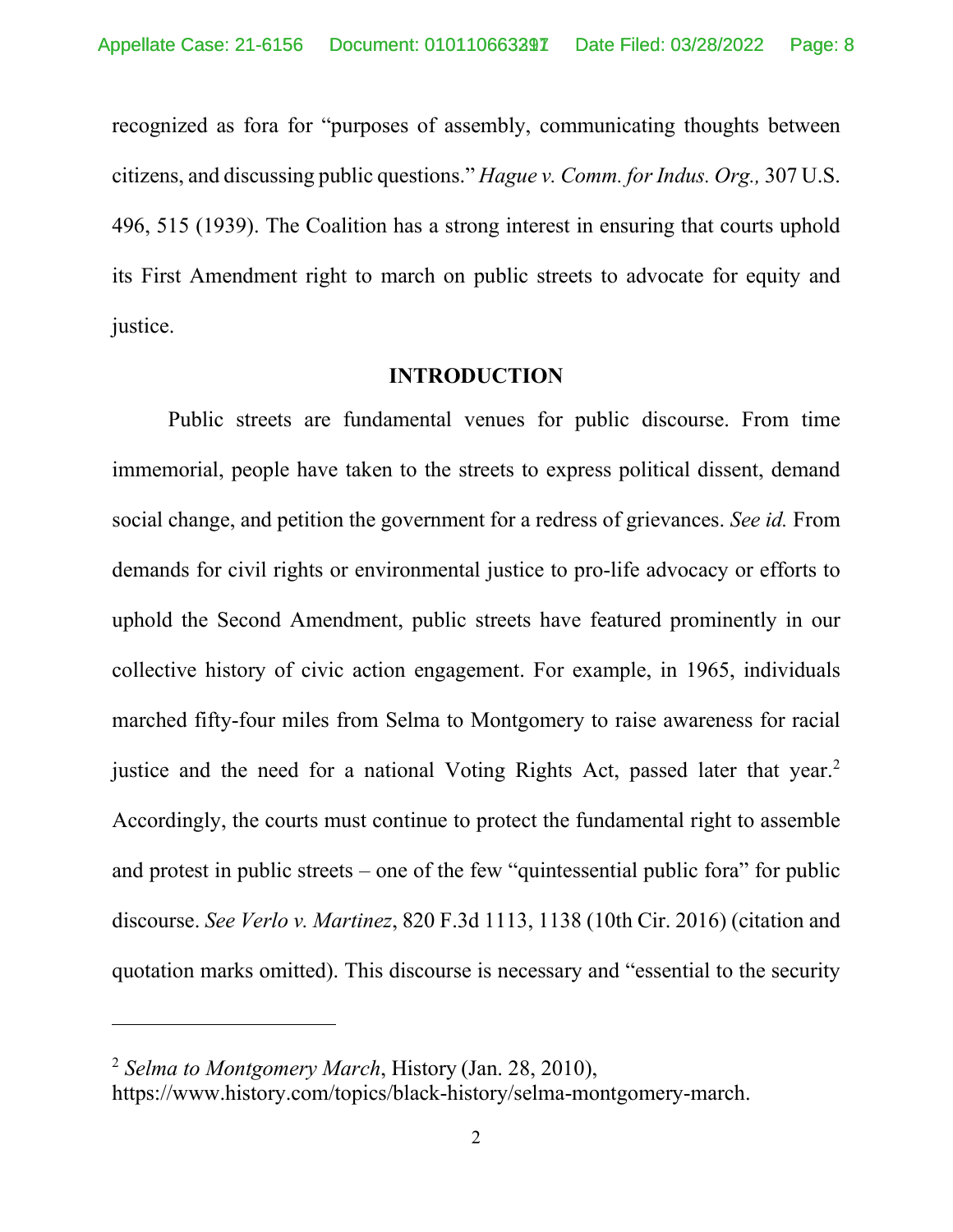of the Republic, [as it] is a fundamental principle of our constitutional system." *Stromberg v. People of State of Cal.*, 283 U.S. 359, 369 (1931).

Oklahoma House Bill 1674 ("HB 1674") threatens this principle by prohibiting individuals from "unlawfully obstruct[ing] . . . any public street, highway or road." Okla. Stat. tit. 21, §§ 1312, 1320.11–.12. HB 1674's authors—and the State—claim this provision is limited to activity connected to a riot, $3$  but their "interpretation is not consistent with the plain language of the provision."[4](#page-8-1) Indeed, HB 1674's plain language prohibits speech on *all* Oklahoma streets *all* the time. As public streets are often the only forum where large groups can gather and effectively communicate their messages, HB 1674 imposes an impermissible time, place, and manner restriction on protected speech, infringes on the "privileges, immunities, rights, and liberties" of individuals, and offends "the interest of [us] all." *Verlo*, 820 F.3d at 1145 (quoting *Hague*, 307 U.S. at 515–16).

<span id="page-8-0"></span><sup>3</sup> *See* Appellants' Br. 37–41; *First Regular Session of the 58th Legislature Day 22 Afternoon Session*, Okla. State Legis. (Mar. 9, 2021), at 11:37 PM, [https://bit.ly/3qozLqd.](https://bit.ly/3qozLqd)

<span id="page-8-1"></span><sup>4</sup> Mem. Op. 7, 13–14, ECF 29.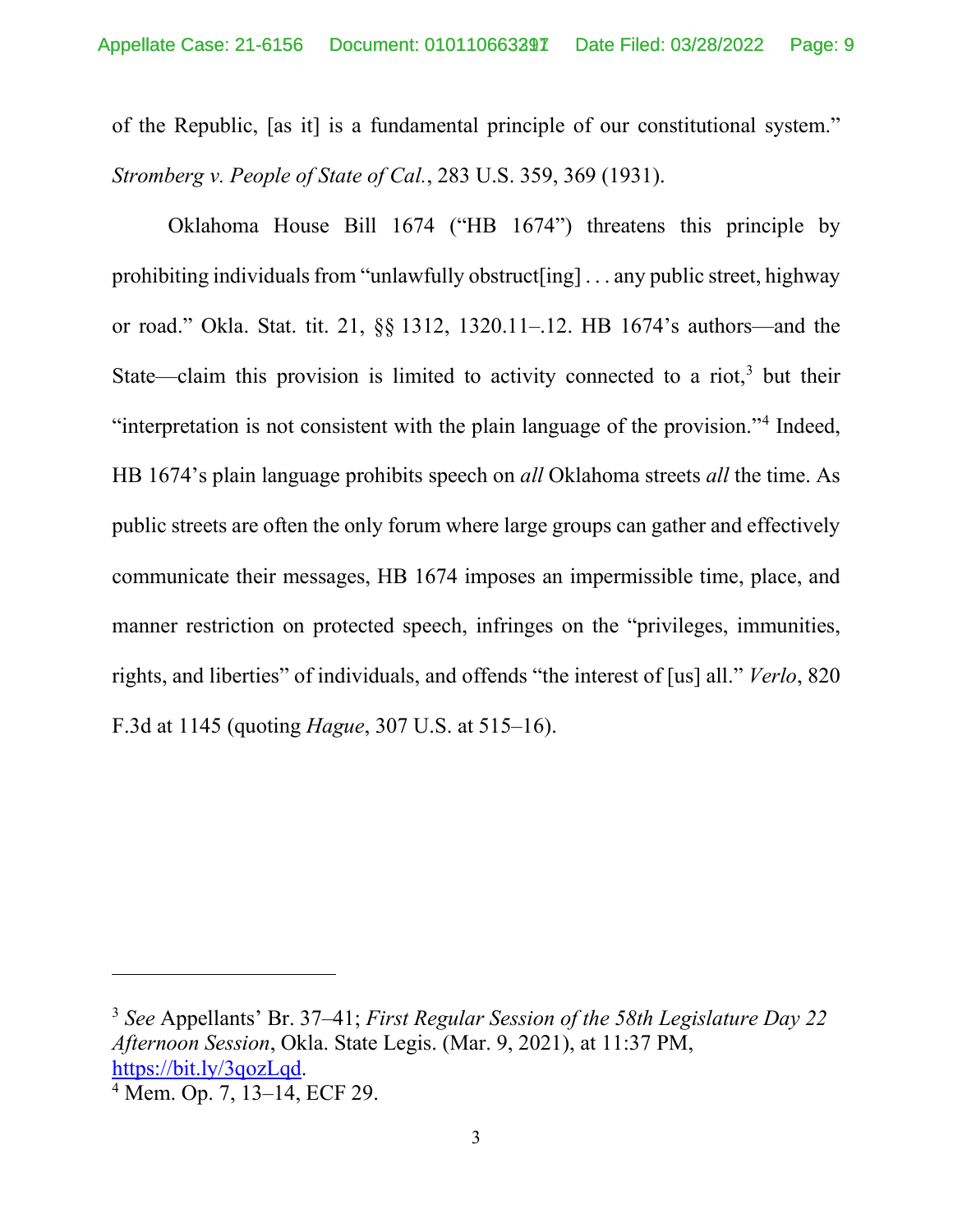#### <span id="page-9-1"></span>**ARGUMENT**

### <span id="page-9-0"></span>**I. HB 1674's Traffic Obstruction Provision Triggers At Least Intermediate Scrutiny**

Public streets are "quintessential public fora" that have "immemorially been held in trust for the use of the public and, time out of mind, have been used for purposes of assembly, communicating thoughts between citizens, and discussing public questions." *Id.* at 1129, 1138 (citations and quotation marks omitted). In traditional public fora, the government's right to "limit expressive activity [is] sharply circumscribed." *Id.* at 1129 (citations and quotation marks omitted). In public fora, the government may only impose reasonable time, place, and manner restrictions that are justified "without reference to the content of the regulated speech, [] narrowly tailored to serve a significant governmental interest, and [] leave open ample alternative channels for communication of the information." *Ward v. Rock Against Racism*, 491 U.S. 781, 791 (1989) (citations and quotation marks omitted).

Content-based restrictions on protected speech in traditional public fora are presumptively invalid and garner strict scrutiny. *See Reed v. Town of Gilbert*, 576 U.S. 155, 163–64 (2015). Content-neutral restrictions on protected speech in these fora receive intermediate scrutiny. *See Brewer v. Albuquerque*, 18 F.4th 1205, 1220– 21 (10th Cir. 2021). Content-neutral restrictions are those "justified without reference to the content of the regulated speech." *Id.* (citations and quotation marks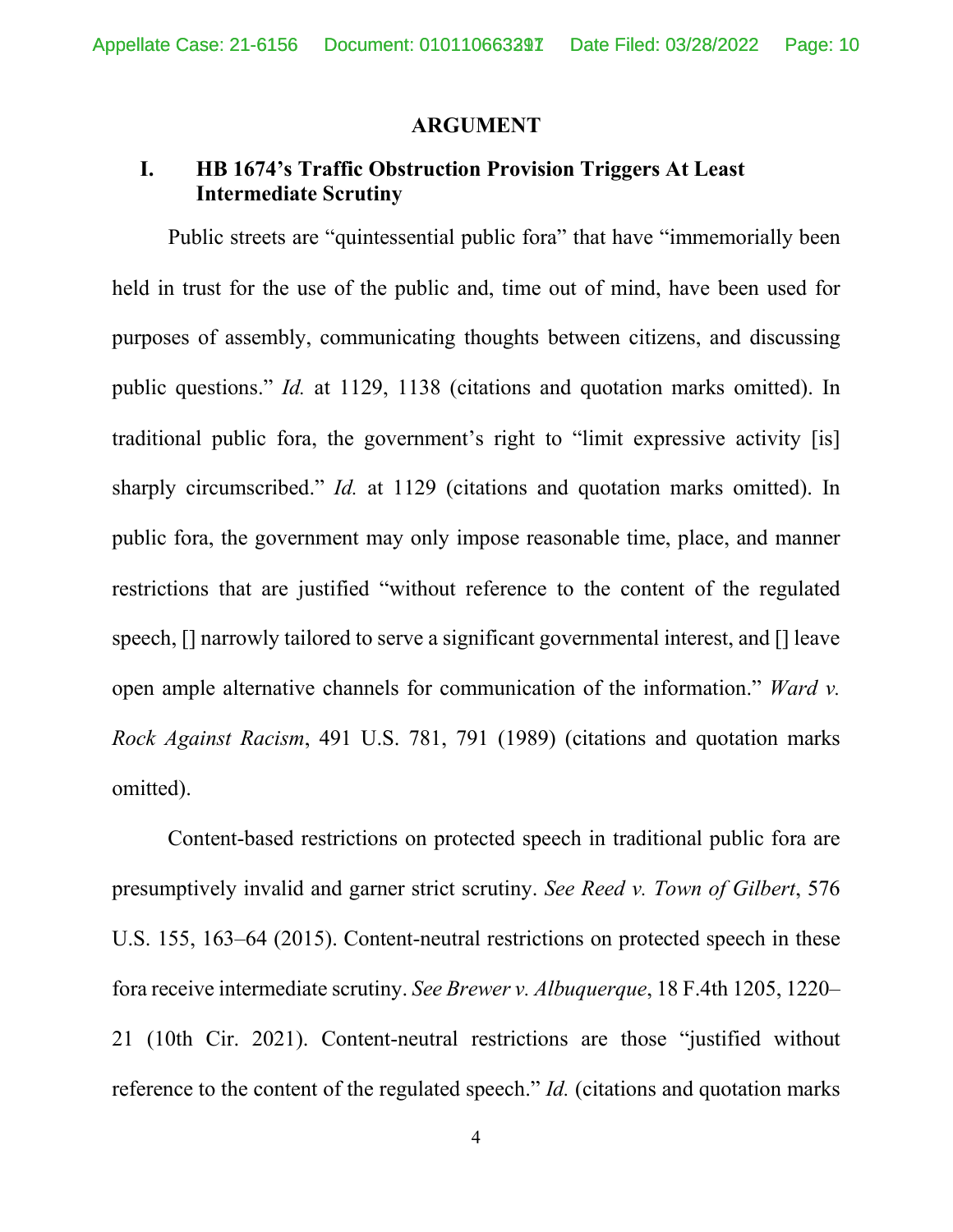omitted)*.* HB 1674 fails under both standards of review, as a law that fails intermediate scrutiny necessarily fails strict scrutiny.

HB 1674's legislative history, the speculative nature of the government's stated interest, and the logical inconsistencies apparent in the law show that HB 1674 is a content-based restriction aimed at restricting the speech advocating for racial justice. HB 1674 should therefore be subject to strict scrutiny. However, even if this Court does not find that HB 1674 is content-based, the law still fails to pass constitutional muster because it is an impermissible time, place, and manner restriction that fails under intermediate scrutiny.

# <span id="page-10-1"></span><span id="page-10-0"></span>**II. HB 1674's Traffic Obstruction Provision Fails Intermediate Scrutiny A. HB 1674's Traffic Obstruction Provision Substantially Burdens Protected Speech**

The Coalition's racial justice and civil rights protests in public streets are fully protected by the First Amendment. *See, e.g.*, *McCullen v. Coakley*, 573 U.S. 464, 471, 497 (2014) (protecting right to remain on "public way or sidewalk" adjacent to reproductive healthcare facility); *Snyder v. Phelps*, 562 U.S. 443, 451–52 (2011) (" $[S]$ peech on matters of public concern . . . is at the heart of the First Amendment's protection.") (citations and quotation marks omitted); *Connick v. Myers*, 461 U.S. 138, 146 (1983) (defining as matter of public concern "any matter of political, social, or other concern to the community"). HB 1674 substantially burdens the right to protest by prohibiting individuals from speaking in public streets. Public streets are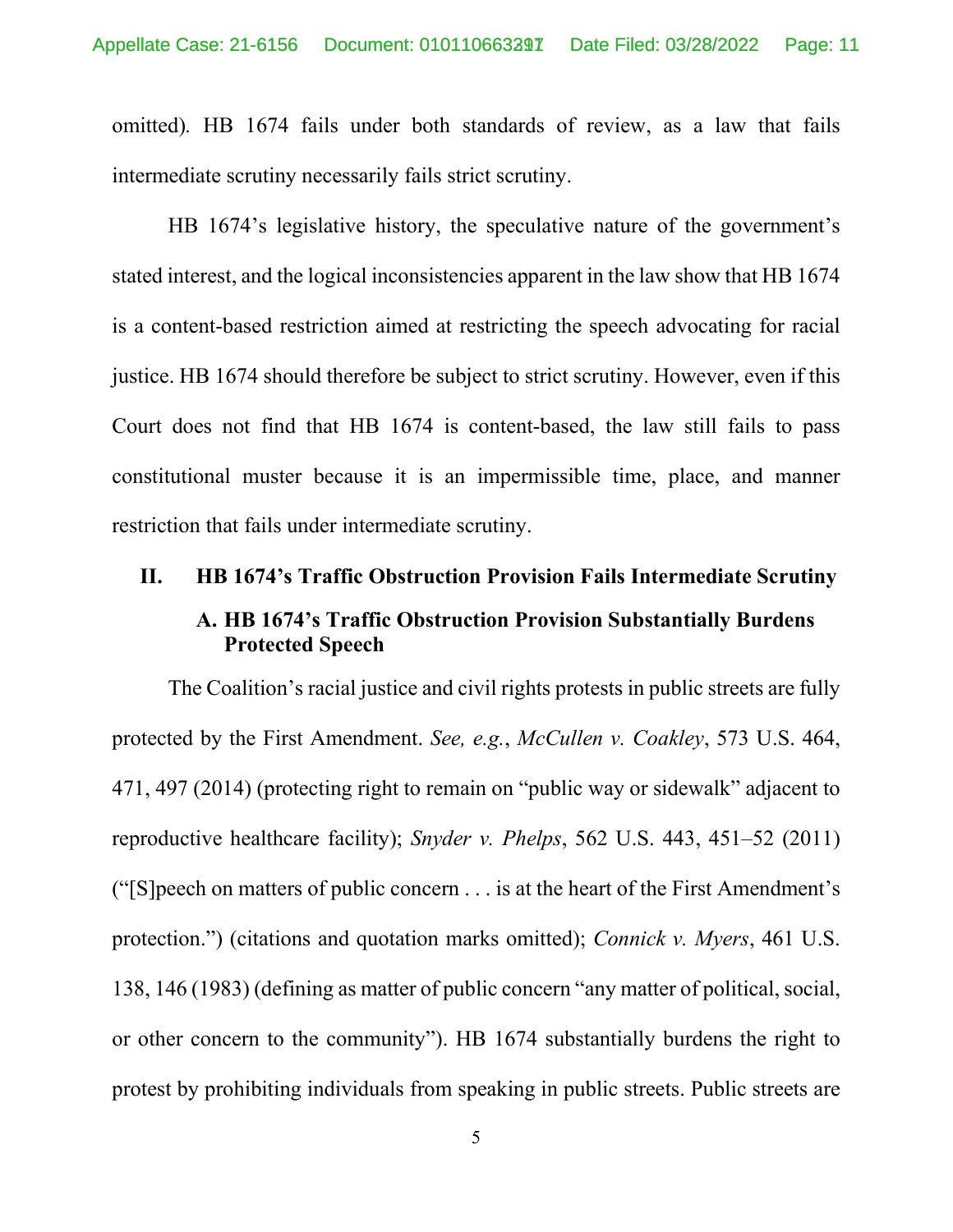both a quintessential public forum for public discourse and the forum best suited for large numbers of speakers and listeners. Streets often serve as the forum most suitable for protestors to gather in significant numbers and reach the widest possible audience. *See Verlo*, 820 F.3d at 1129, 1138. Streets are a longstanding, high-yielding forum for protected speech. *See Perry Educ. Ass'n v. Perry Loc. Educators' Ass'n*, 460 U.S. 37, 45 (1983). The Supreme Court has found unconstitutional restrictions or punishments of speech in significantly narrower circumstances than those which HB 1674 imposes: for example, within 1,000 feet of funerals or 35 feet of abortion clinics. *Snyder*, 562 U.S. at 457; *McCullen*, 573 U.S. at 464, 487. HB 1674 goes much further: it eliminates streets altogether as a space for protected public discourse, with no temporal or geographic limitations. HB 1674 bans all speech, from all streets, all the time.

### <span id="page-11-0"></span>**B. HB 1674's Traffic Obstruction Provision Is Not Justified by a Significant Government Interest in Traffic Safety**

Since HB 1674 substantially burdens protected speech, the State must prove that the law is narrowly tailored to serve a significant government interest. *See Ward*, 491 U.S. at 791 (citations and quotation marks omitted). The State cannot overcome this burden, as its true purpose for passing HB 1674 is improper viewpoint-based discrimination. HB 1674's timing, the isolated harms the law seeks to prevent, and the authors' hostility to the Black Lives Matter ("BLM") movement reveal that the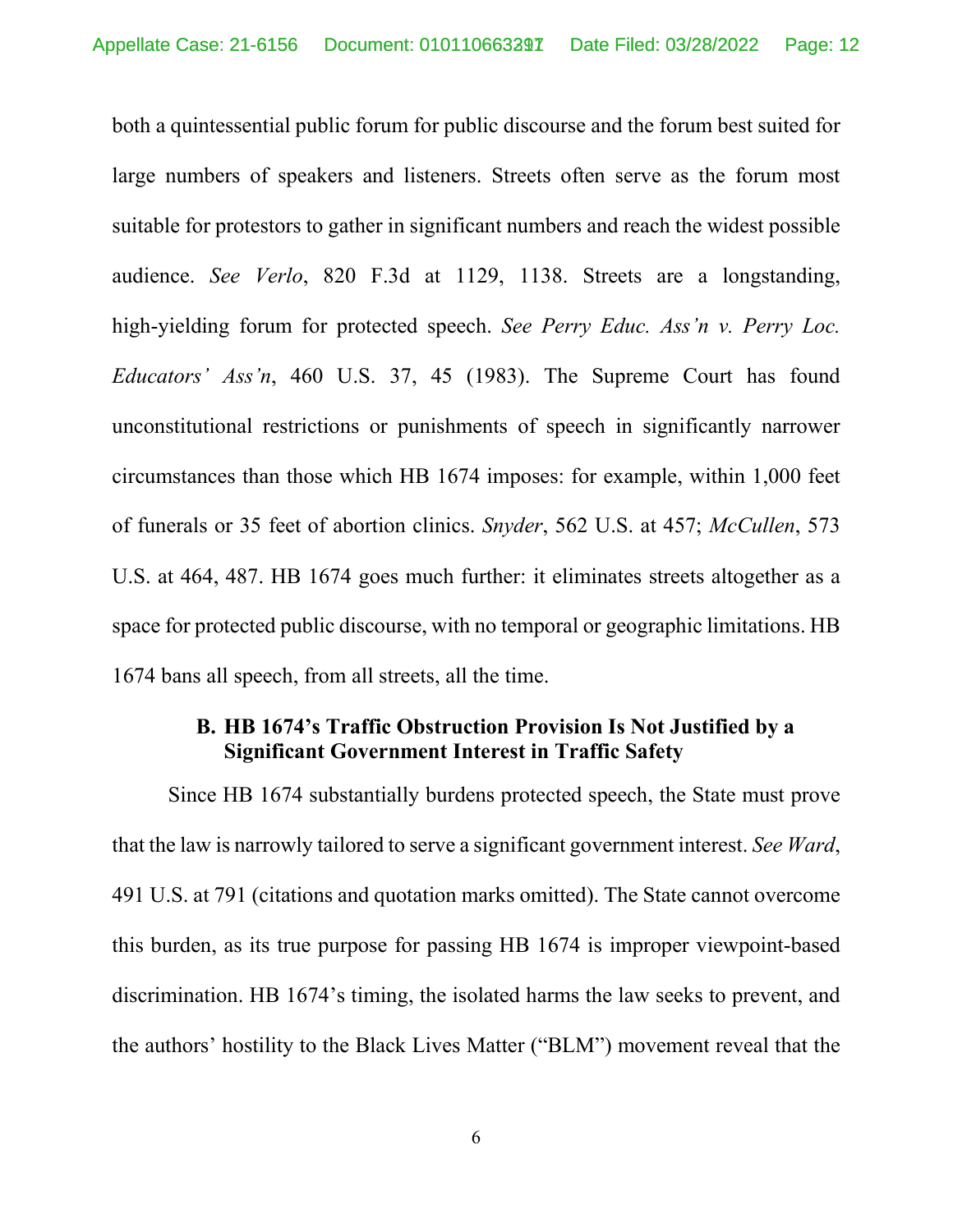law's authors were motivated to restrict political speech and protests, specifically those advocating for racial justice. Additionally, the State's proffered interest in traffic safety is weak and speculative. The record is "devoid of evidence" supporting this interest, illustrating that traffic safety is nothing more than a "hypothetical concern." *See McCraw v. City of Oklahoma City*. 973 F.3d 1057, 1072 (10th Cir. 2020). This purported interest is also contradicted by HB 1674's exception to criminal and civil liability for motor vehicle operators who cause injury or death while "fleeing from a riot." Okla. Stat. tit. 21, § 1320.11. The State's proffered interest in traffic safety is neither genuine nor significant.

#### **1. The True Government Interest Is Viewpoint-Based Speech Discrimination**

<span id="page-12-0"></span>Oklahoma's stated interest of traffic safety is a pretextual justification for a law intended to restrict speech, as demonstrated by the bill's suspect timing, the isolated and collateral harm the bill seeks to prevent, and the authors' hostility to the BLM movement. Together, this evidence proves the law was passed to silence one viewpoint – that of racial justice protesters.

A determination of whether a government's proffered interest is mere pretext "demands a sensitive inquiry into such circumstantial and direct evidence of intent as may be available." *Gonzalez v. Douglas*, 269 F. Supp. 3d 948, 964 (D. Ariz. 2017) (citing *Vill. of Arlington Heights v. Metro. Hous. Dev. Corp.*, 429 U.S. 252, 266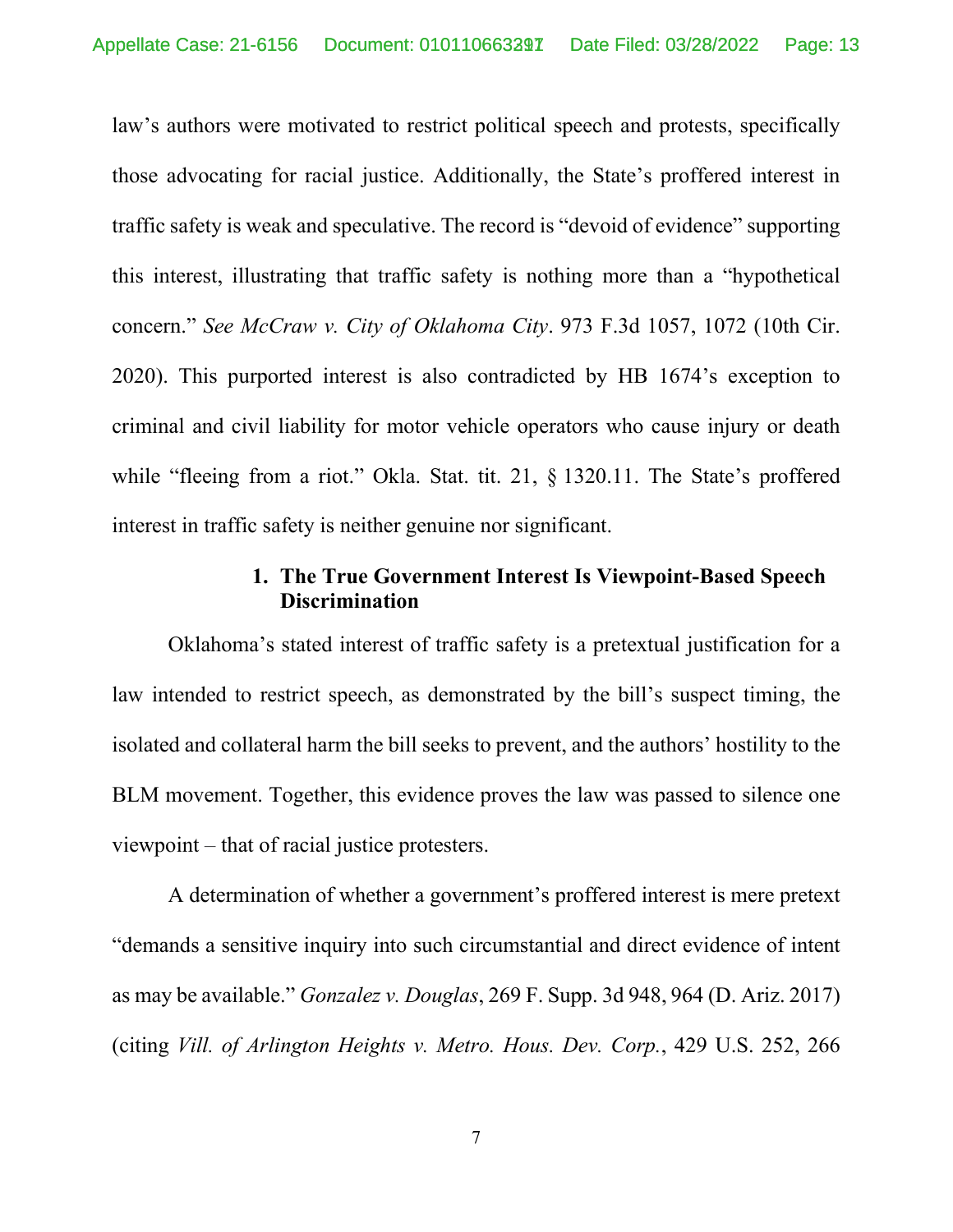(1977)). In *Arlington Heights*, the Court deemed relevant the historical background of the challenged decision, the sequence of events leading to the challenged action, the defendant's departures from standard procedures or substance, and legislative history. 429 U.S. at 266–68. Once a discriminatory purpose is shown, the burden shifts to the government to establish that it would have reached the same decision "even had the impermissible purpose not been considered." *Arlington Heights*, 429 U.S. at 270 n.21.

Pretext can be shown by "weaknesses, implausibilities, inconsistencies, incoherencies, or contradictions in the [] proffered legitimate reasons" such that "a reasonable factfinder could rationally find them unworthy of credence." *See Pastran v. K-Mart Corp.*, 210 F.3d 1201, 1206 (10th Cir. 2000). Applying this analysis here leads to the inescapable conclusion that HB 1674's traffic safety rationale is pretext for viewpoint discrimination.

First, the temporal relationship to the summer of 2020's BLM movement unveils HB 1674's true purpose. "[S]uspicious timing" may serve as evidence of intentional discrimination. *See Loyd v. Phillips Bros., Inc.*, 25 F.3d 518, 522 (7th Cir. 1994). The Oklahoma State Legislature introduced and passed HB 1674 in response to the nationwide protests triggered by George Floyd's murder. In 2020,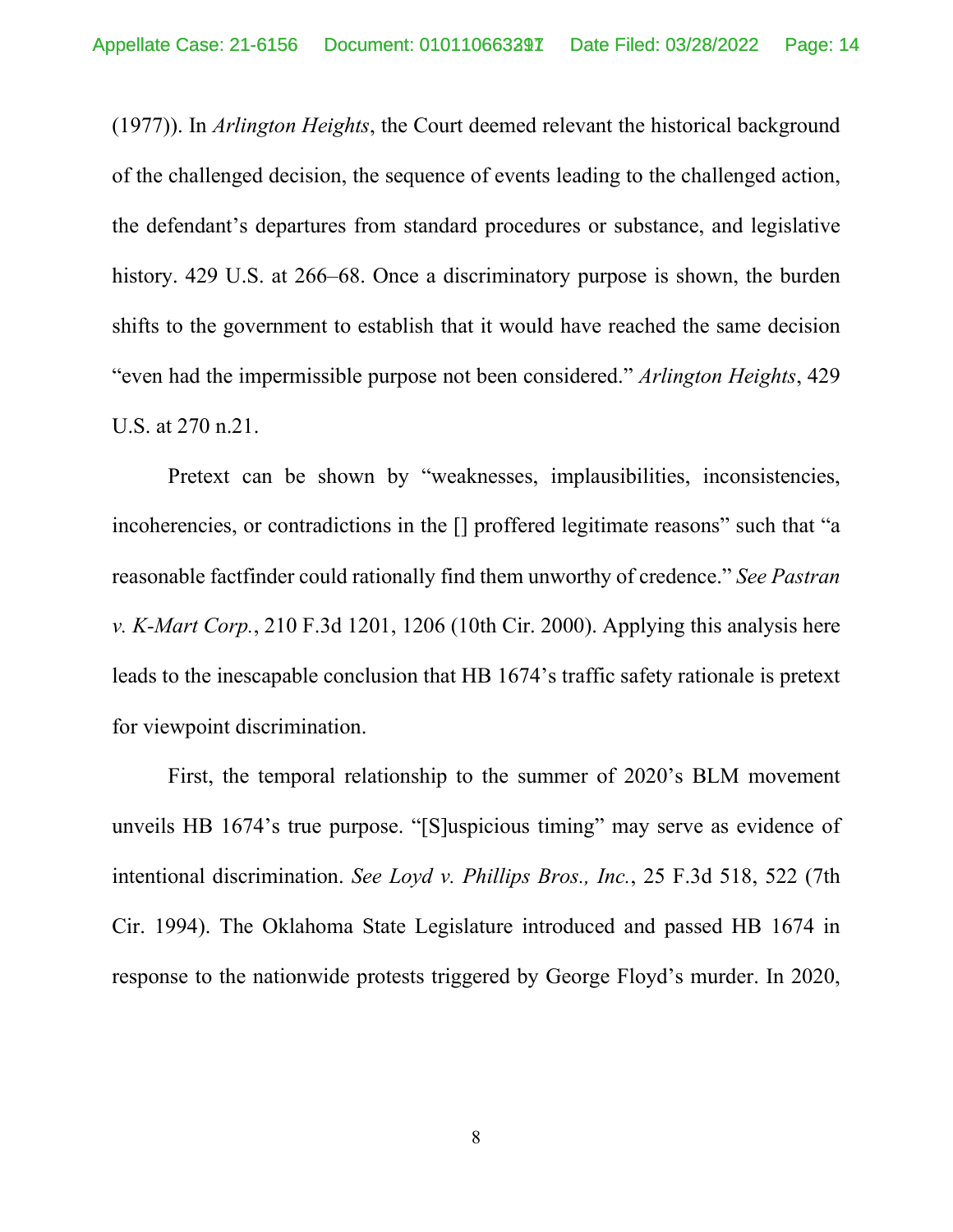the State Legislature adjourned its regular session on May 22.<sup>[5](#page-14-0)</sup> Three days after the Oklahoma Legislature adjourned for the year, George Floyd was killed in Minneapolis, Minnesota.<sup>[6](#page-14-1)</sup> Protests began in Oklahoma shortly after news broke of Mr. Floyd's death.<sup>[7](#page-14-2)</sup> On May 31, nine days after the Legislative Session adjourned, a pickup truck pulling a horse trailer drove through a crowd gathered on a Tulsa interstate to protest George Floyd's death; several individuals were injured and one man was paralyzed ("Tulsa Incident").[8](#page-14-3)

HB 1674's eleven co-authors wasted no time introducing the bill in 2021. The Oklahoma Legislature reconvened on February 1,<sup>[9](#page-14-4)</sup> and HB 1674's First Reading was

https://www.kansascity.com/news/nation-

<span id="page-14-0"></span><sup>5</sup> *2020 Oklahoma Legislative Session*, Ballotpedia,

https://ballotpedia.org/2020\_Oklahoma\_legislative\_session (last visited Mar. 28, 2022).

<span id="page-14-1"></span><sup>6</sup> *See* Minneapolis Fire Dep't, Incident Report #20-0018197 (May 25, 2020), https://web.archive.org/web/20200604091049/http://www.minneapolismn.gov/ww

w/groups/public/@mpd/documents/webcontent/wcmsp-224680.pdf.

<span id="page-14-2"></span><sup>7</sup> *See* Okla. City Police Dep't, 2020 Protest/Civil Unrest Presentation, YouTube (Feb. 26, 2021), https://www.youtube.com/watch?v=qQtMNeKIIcg.

<span id="page-14-3"></span><sup>8</sup> *See* Mike Stunson, *Protester Paralyzed From 20-Foot Fall After Truck Rams into Oklahoma Crowd, Family Says*, Kansas City Star (June 9, 2020),

world/national/article243395556.html#storylink=cpy.

<span id="page-14-4"></span><sup>9</sup> *2021 Oklahoma Legislative Session*, Ballotpedia,

https://ballotpedia.org/2021\_Oklahoma\_legislative\_session (last visited Mar. 28, 2022).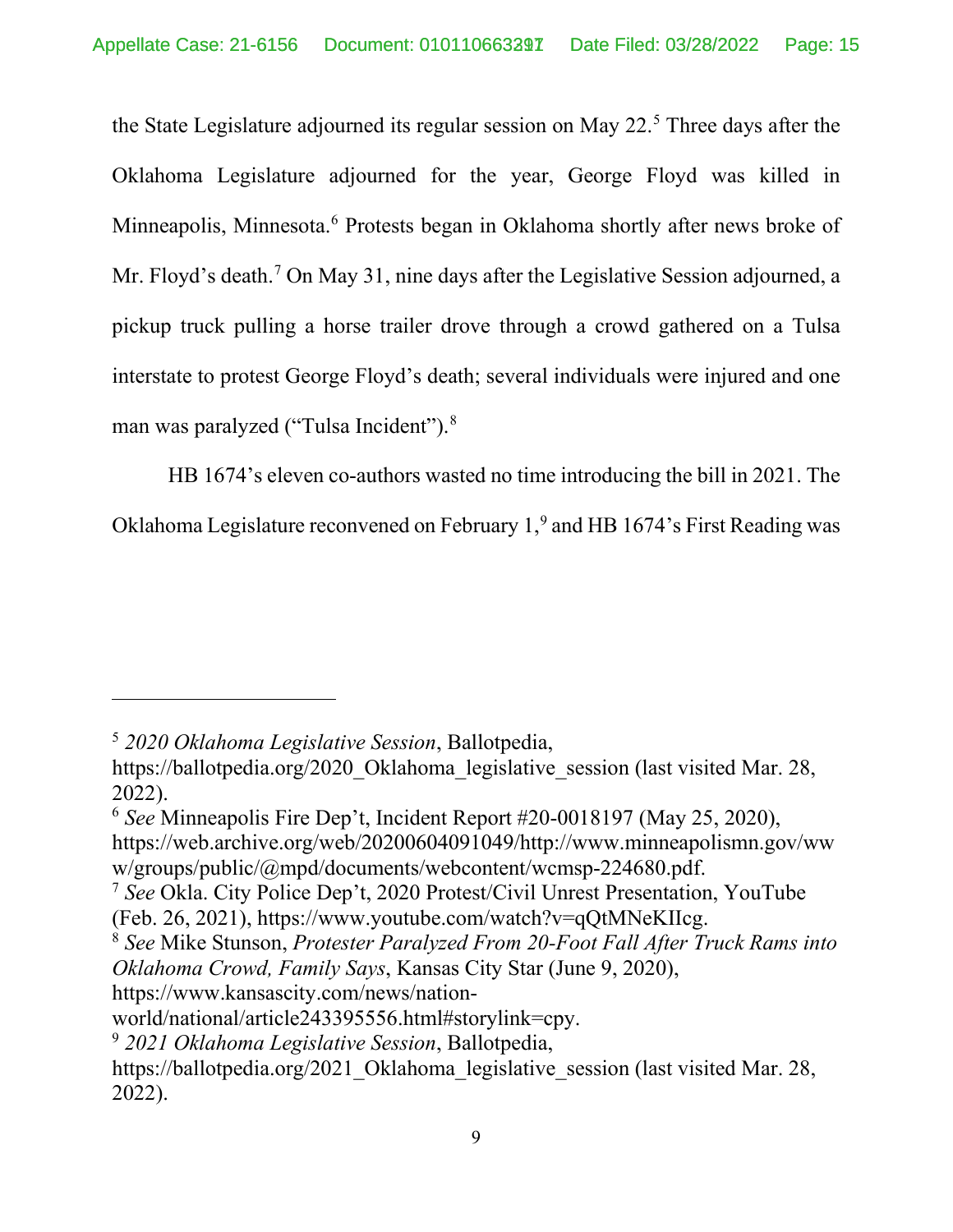that same day.<sup>[10](#page-15-0)</sup> Governor Stitt signed HB 1674 into law in April 2021.<sup>[11](#page-15-1)</sup> The short period of time in which this legislation was introduced, passed, and signed into law following the George Floyd protests helps point to Oklahoma's true purpose – to silence those demanding racial justice.

Second, the law is logically inconsistent. Within HB 1674, the driver liability exemption under which "[a] motor vehicle operator who unintentionally causes injury or death to an individual shall not be criminally or civilly liable . . . [while] fleeing from a riot" demonstrates that the law's true purpose is not traffic safety. Okla. Stat. tit. 21, § 1320.11. Far from promoting safety on public streets, HB 1674 emboldens motorists to make life-or-death decisions with a one-sided, subjective view of complex facts and fails to provide guidance on when a motor vehicle operator is "fleeing from a riot" or has "exercised due care." *See id.* This exemption jeopardizes the safety of protesters. Even the Nichols Hills Police Department expressed concerns. Following HB 1674's enactment, the Coalition organized a march through Nichols Hills. According to Coalition organizers, police officers insisted on accompanying the march to protect demonstrators and preempt motorists, with their new immunity, from ramming into the march. An interest in traffic safety

http://www.oklegislature.gov/BillInfo.aspx?Bill=hb1674&Session=2100 (last visited Oct. 21, 2021).

<span id="page-15-0"></span><sup>10</sup> *Bill Information for HB 1674*, Okla. State Legis.,

<span id="page-15-1"></span> $^{11}$  *Id.*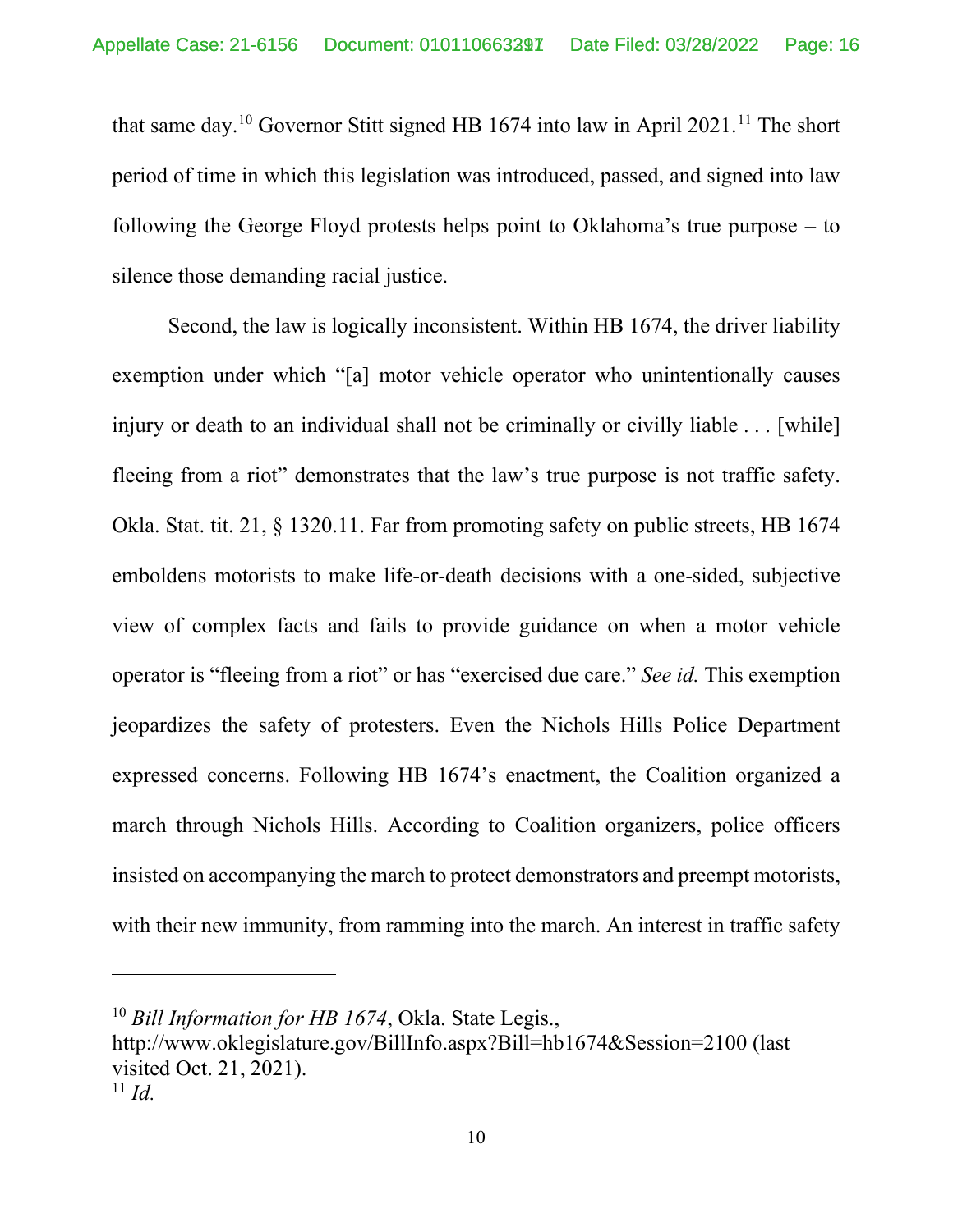cannot rationally be achieved by allowing vehicle operators to injure or kill another with impunity. If HB 1674's co-authors intended to address traffic safety, no logical reason exists why the same law provides impunity to motorists who injure or kill people in the roadway. This logical inconsistency demonstrates that HB 1674's purpose is not traffic safety. Rather, its true purpose is to silence those engaging in protests on matters with which HB 1674's co-authors disagree politically.[12](#page-16-0)

In addition to HB 1674, the Oklahoma State Legislature simultaneously introduced other bills targeting protesters, evidencing a broader effort to crack down on the previous year's large protests.<sup>[13](#page-16-1)</sup> At the same time, the State Legislature introduced and passed laws to protect law enforcement. For example, on the day that

<span id="page-16-0"></span> $12$  Commentators believe the viewpoint-discriminatory purpose is a "cold calculus" that disfavors antiracism efforts. *See* Jess Bidgood, *In Harm's Way: The Car Becomes the Weapon*, Boston Globe (Oct. 31, 2021), https://apps.bostonglobe.com/news/nation/2021/10/vehicle-rammings-againstprotesters/tulsa/. In states like Oklahoma, where "politicians portrayed the protesters as lawless rioters," commentators see driver liability exemptions as endorsement of "driver[s] [] intending to intimidate and coerce people from exercising their First Amendment rights" *Id.* Crucially, this cold calculus is "licensing folks to use their vehicle as a weapon." *Id.*

<span id="page-16-1"></span><sup>13</sup> *See* HB 1565, 58th Leg., 1st Reg. Sess. (Okla. 2021) (providing for termination of government employees convicted of incitement to riot or unlawful assembly); HB 1578, 58th Leg., 1st Reg. Sess. (Okla. 2021) (proposing felony penalties for vandalism during a riot); HB 2095, 58th Leg., 1st Reg. Sess. (Okla. 2021) (adding "unlawful assemblies" to "racketeering activity" list under Oklahoma's RICO statute); HB 1822, 58th Leg., 1st Reg. Sess. (Okla. 2021) (proposing restrictions applicable to "all demonstrations or events" on Oklahoma State Capitol grounds).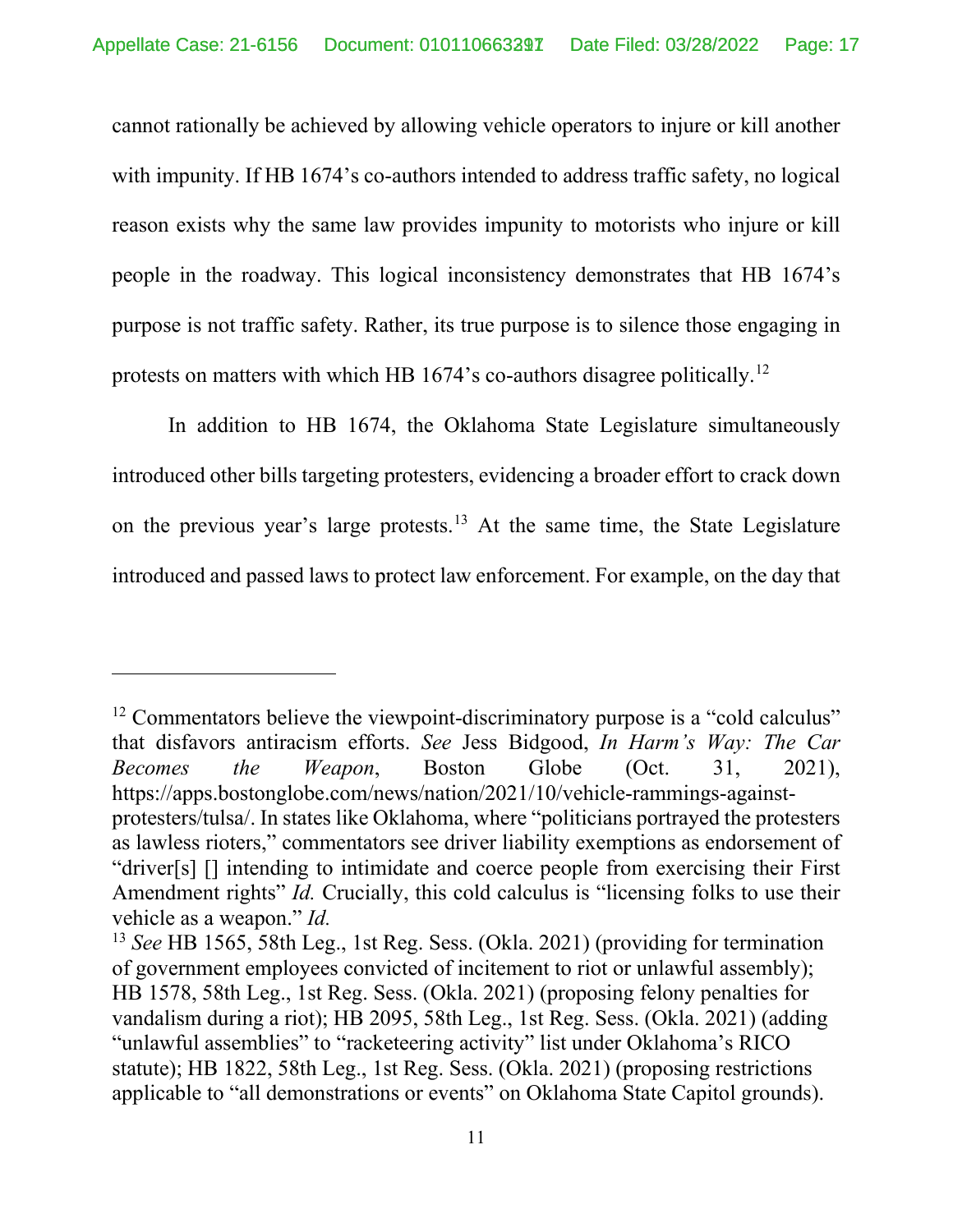he signed HB 1674 into law, Governor Stitt also approved HB 1643, prohibiting Oklahomans from publishing law enforcement officers' identifying information with an intention to "threaten, intimidate, or harass." Okla. Stat. tit. 21, § 1176. In the months after the 2020 protests, the State's introduction and passage of bills that burden the right to protest and protect law enforcement illustrates that HB 1674 is a viewpoint-based regulation targeted at racial justice protesters.

The logical inconsistencies surrounding HB 1674 were clear to members of the Oklahoma State Legislature during floor debate. Courts recognize that legislative history "may be highly relevant, especially where there are contemporaneous statements by members of the decisionmaking body." *Vill. of Arlington Heights*, 429 U.S. at 268. As the Supreme Court has explained, floor statements about a bill are a persuasive form of legislative history because "the legislators who heard or read those statements presumably voted with that understanding." *Dist. of Columbia v. Heller*, 554 U.S. 570, 605 (2008) (citation and quotation marks omitted). Several co-authors directly tied the purpose of the bill to the events of 2020. For example, when asked about the precise need for the bill, Senator Rob Standridge responded that around the country there were "massive riots" over the prior six to twelve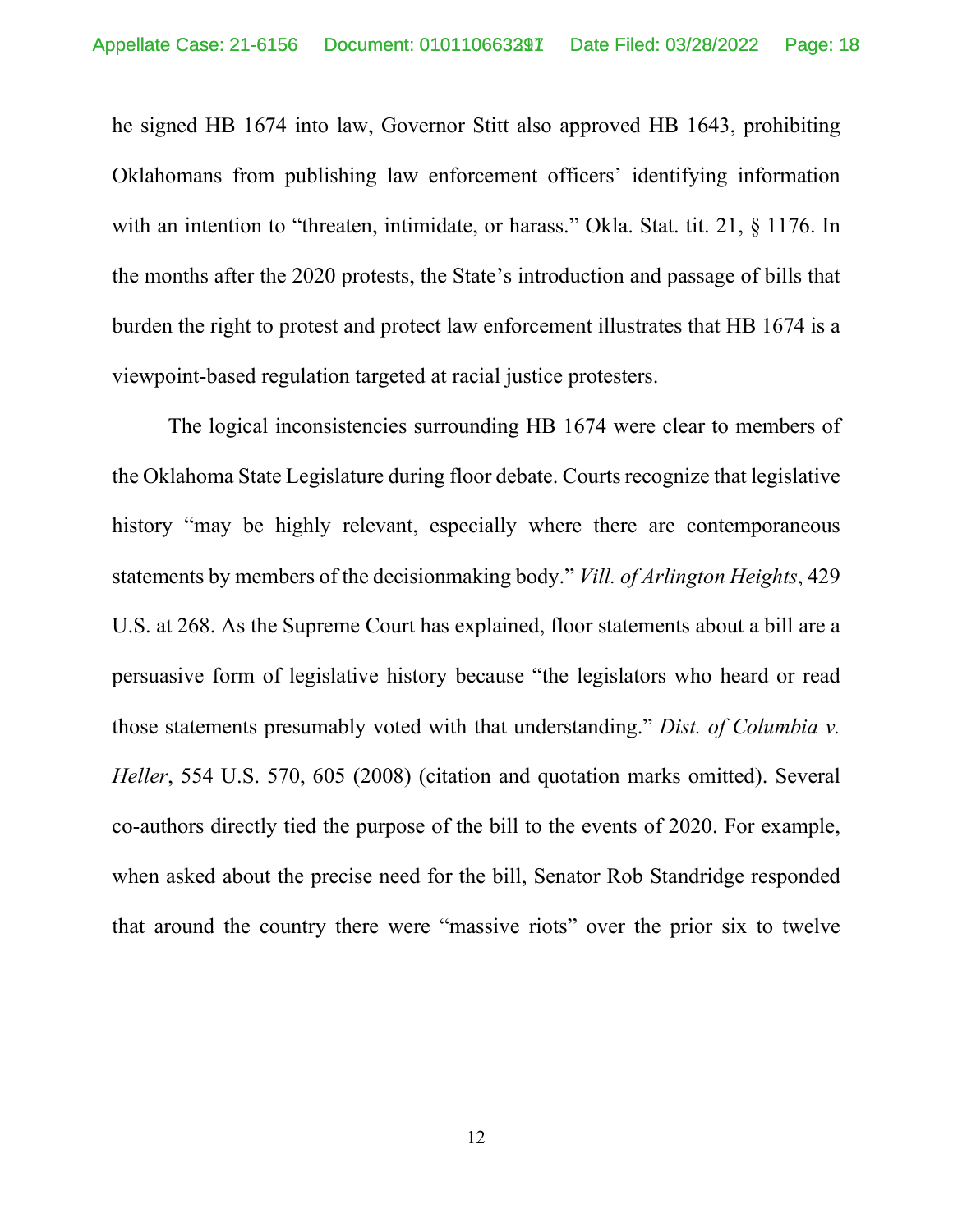months.<sup>[14](#page-18-0)</sup> Notably, when justifying this bill, no co-author pointed to the events at the U.S. Capitol on January 6, 2021. Instead, the co-authors used the Tulsa Incident to justify the bill. Their selective justification suggests that BLM protests are the type of protests with which they are concerned. In response to concerns that HB 1674 was a reaction to the BLM protests, Representative Kevin McDugle cited "prolife rall[ies]" and "pro-Trump rall[ies]" as examples of peaceful protests which HB 1674 was not intended to target, before referencing peaceful protests in general.[15](#page-18-1)

Finally, statements by HB 1674's co-authors reveal contradictory justifications for the law's passage and demonstrate that traffic safety is a mere pretext. The Supreme Court has struck down statutes based on "openly available data" that "supported a commonsense conclusion that [an impermissible motive] permeated the government's action." *See McCreary Cty., Ky. v. Am. C.L. Union of Ky.,* 545 U.S. 844, 863 (2005).

<span id="page-18-0"></span><sup>14</sup> *First Regular Session of the 58th Legislature Day 41 Morning Session*, Okla. State Legis. (Apr. 14, 2021), at 10:03 AM, <https://bit.ly/34Y4bYG>

<span id="page-18-1"></span><sup>15</sup> *First Regular Session of the 58th Legislature Day 22 Afternoon Session*, Okla. State Legis. (Mar. 9, 2021) *supra*, at 11:37 PM.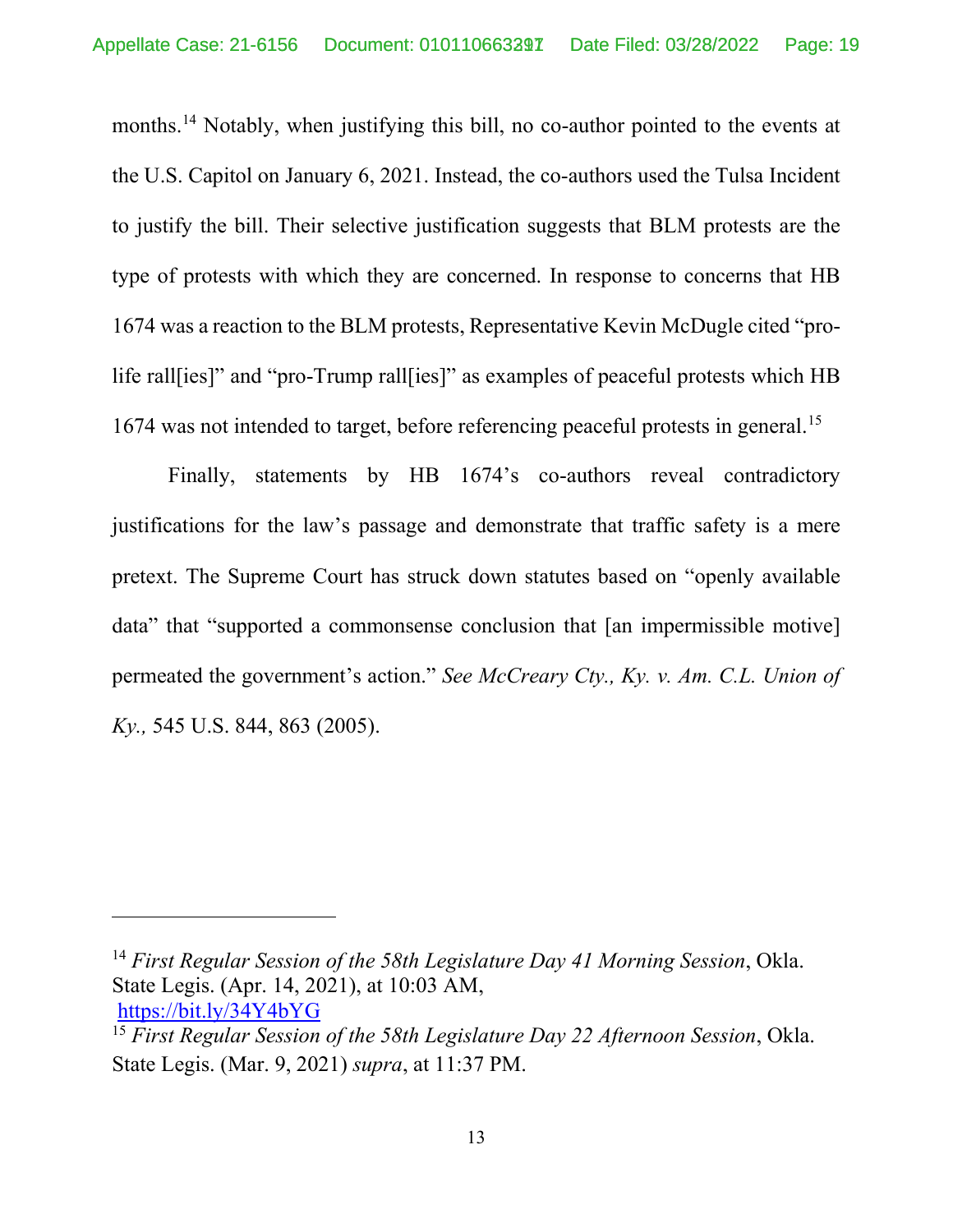Here, the "openly available data" consists of statements from HB 1674's co-authors who expressed disdain for the views of BLM protestors and their allies.[16](#page-19-0) For example, Senator Rob Standridge posted on social media that the BLM movement is a "leftist political group" that "many" would call a "terrorist group."<sup>[17](#page-19-1)</sup> These statements reveal that the law targets racial justice protesters.

"The neutrality of a law is suspect if First Amendment freedoms are curtailed to prevent isolated collateral harms not themselves prohibited by direct regulation." *Church of the Lukumi Babalu Aye, Inc. v. City of Hialeah*, 508 U.S. 520, 539 (1993). HB 1674's co-authors cite the Tulsa Incident as motivation for the bill. Their description of the incident, in which the driver sped through the crowd for his own safety, ignores pertinent facts: witnesses report that the driver placed a gun on his dashboard and threatened protesters before making "an intentional effort to drive through [the crowd]."[18](#page-19-2) The Tulsa Incident is not, as the co-authors suggest,

<span id="page-19-1"></span><sup>17</sup> Senator Rob Standridge, Facebook (May 30, 2021),

<span id="page-19-0"></span><sup>16</sup> *See, e.g.*, Destiny Washington, *Rep. Roberts Questions Tax Credit for OKC Thunder If Players Choose to Kneel*, Fox 25 (KOKH) (July 31, 2020),

https://okcfox.com/news/local/rep-roberts-questions-tax-credit-for-okc-thunder-ifplayers-choose-to-kneel ("[Kneeling] makes clear the NBA's support of the Black Lives Matter group and its goal of defunding our nation's police, its ties to Marxism, and its efforts to destroy nuclear families.").

https://www.facebook.com/page/395511077198384/search?q=black%20lives%20 matter.

<span id="page-19-2"></span><sup>18</sup> Staff Reports, *Pickup Rolls Through Protesters Gathered on Interstate 244; State Troopers Questioning Driver*, Tulsa World (June 1, 2020),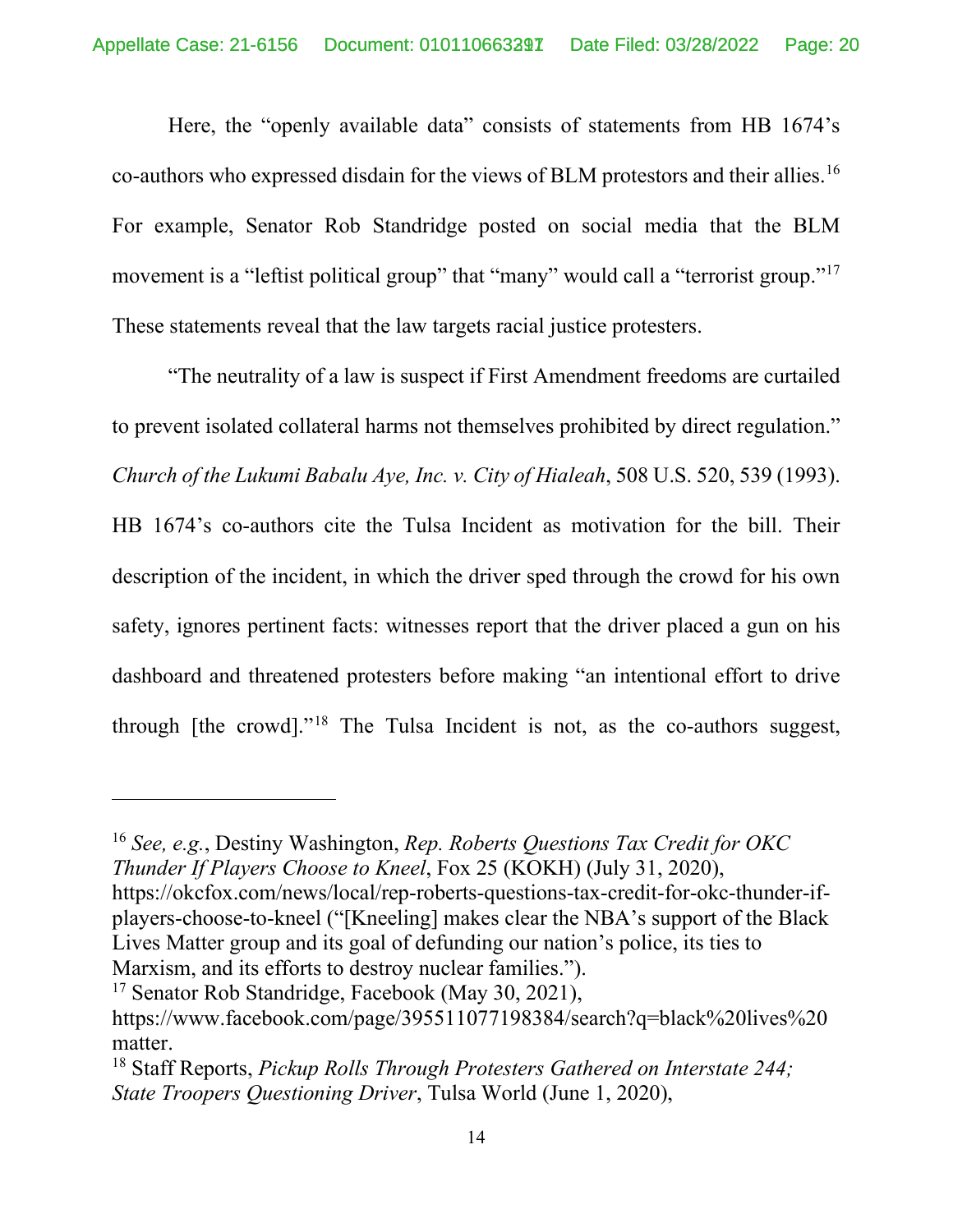emblematic of a threat to families; it is emblematic of the threats protesters face. The co-authors' version exemplifies an isolated collateral harm.

Taken together, the law's logical inconsistencies, suspect temporal relationship to BLM protests and other legislation, and contradictory justifications reveal the State's true purpose in passing the law is improper viewpoint-based discrimination against racial justice protesters.

### **2. A Speculative Interest in Traffic Safety Is Not Significant**

<span id="page-20-0"></span>The State's purported interest in HB 1674 is also insignificant. In fact, the State has failed to clearly articulate the interest that it intends to protect. In its opening appellate brief, the State mentions an interest in traffic safety only once.<sup>[19](#page-20-1)</sup> State legislators failed to articulate this interest throughout the entire legislative process. However, even assuming this interest is genuine, it is not significant because it is unsupported by evidence. *McCraw,* 973 F.3d at 1072 (finding the government's proffered interest insignificant because the government lacked "objective evidence"). The State's utter lack of empirical data to justify HB 1674

https://tulsaworld.com/news/local/pickup-rolls-through-protesters-gathered-oninterstate-244-state-troopers-questioning-driver/article\_f6703c70-2c6d-5455-85cbea41373fc7e8.html.

<span id="page-20-1"></span><sup>&</sup>lt;sup>19</sup> Appellants Br. 38.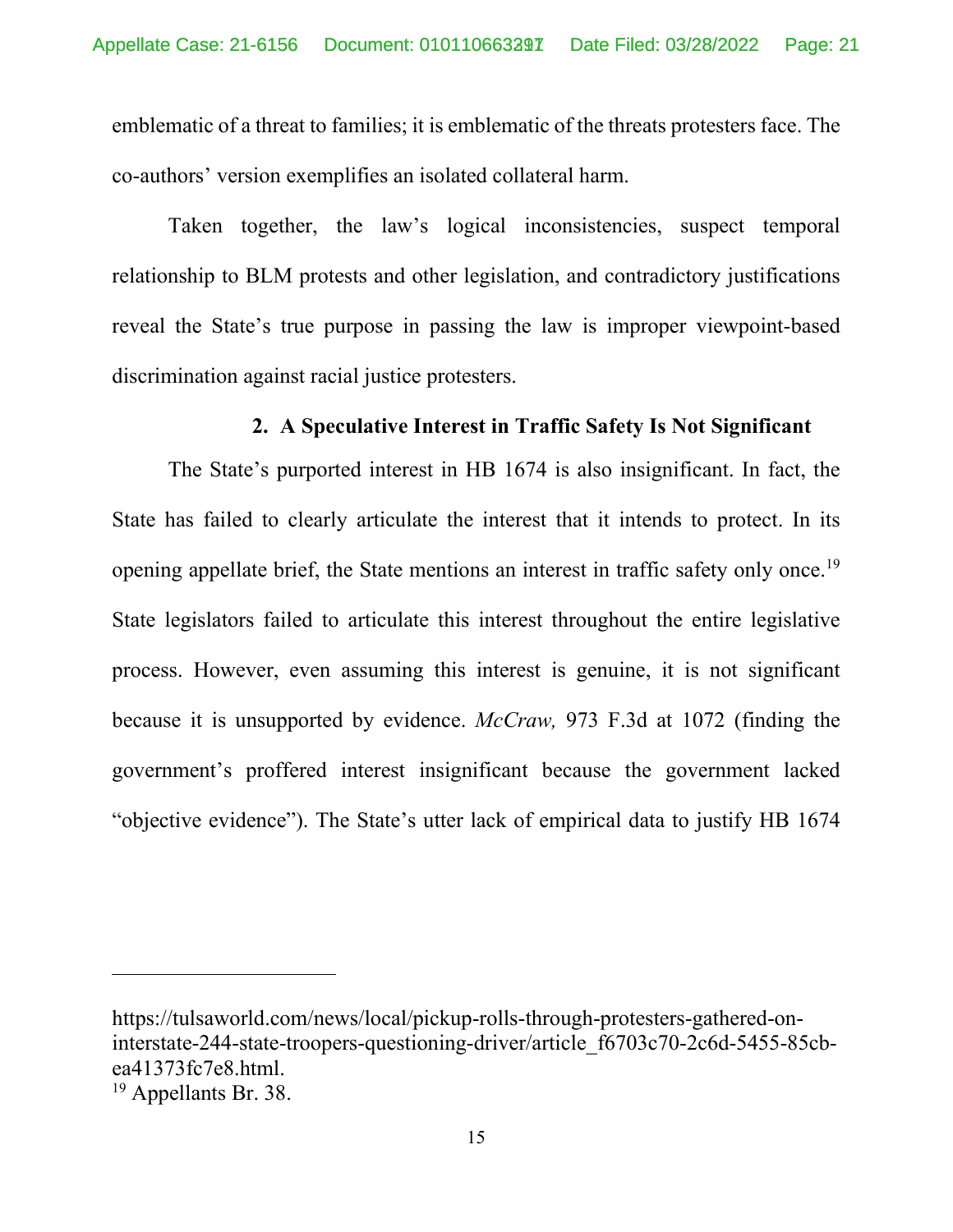reveal that traffic safety is, at best, a speculative interest.<sup>[20](#page-21-0)</sup> A speculative interest does not pass constitutional muster.

The State's claimed interest in HB 1674 is weak. Representative Kevin West, a bill co-author, stated the purpose of HB  $1674$  was to keep protests peaceful.<sup>[21](#page-21-1)</sup> Representative West's rationale does not pass even a cursory inspection; protests in Oklahoma in 2020 were overwhelmingly peaceful.<sup>[22](#page-21-2)</sup> Further, during floor debate, when a representative asked Representative McDugle, another HB 1674 co-author, why he was introducing a bill about something that "isn't happening" in Oklahoma, he said it was because of events in other states.<sup>[23](#page-21-3)</sup> Thus, even HB 1674's authors

<span id="page-21-0"></span><sup>&</sup>lt;sup>20</sup> The State has not provided empirical evidence of a traffic safety concern. The only evidence of traffic safety concerns at protests of which the Coalition is aware are reports of vehicle-ramming incidents that place protesters, not drivers, in jeopardy. *See* Bidgood, *supra*. This *Boston Globe* report found that vehicles rammed into protest crowds at least 139 times between May 25, 2020, and September 30, 2021, typically orchestrated by white drivers at anti-racism protests. *Id.* However, HB 1674 facilitates, rather than penalizes, these vehicle rammings. <sup>21</sup> *See* Carmen Forman, *Gov. Kevin Stitt Signs Bill to Protect Drivers Who Hit Protesters While Fleeing from Riots*, Oklahoman (Apr. 21, 2021), https://www.oklahoman.com/story/news/2021/04/21/oklahoma-kevin-stitt-signsbill-protecting-drivers-who-hit-protesters/7284339002/.

<span id="page-21-2"></span><span id="page-21-1"></span><sup>22</sup> *See Report on the 2020 Protests & Civil Unrest*, Major Cities Chiefs Ass'n. Intel. Commanders Grp. (Oct. 2020), at 8, https://majorcitieschiefs.com/wpcontent/uploads/2021/01/MCCA-Report-on-the-2020-Protest-and-Civil-Unrest.pdf.

<span id="page-21-3"></span><sup>23</sup> *First Regular Session of the 58th Legislature Day 22 Afternoon Session*, Okla. State Legis. (Mar. 9, 2021), at 11:37:55 PM–11:38:10 PM, http://sg001 harmony.sliq.net/00283/Harmony/en/PowerBrowser/PowerBrowserV2/20210726/- 1/28567#agenda\_.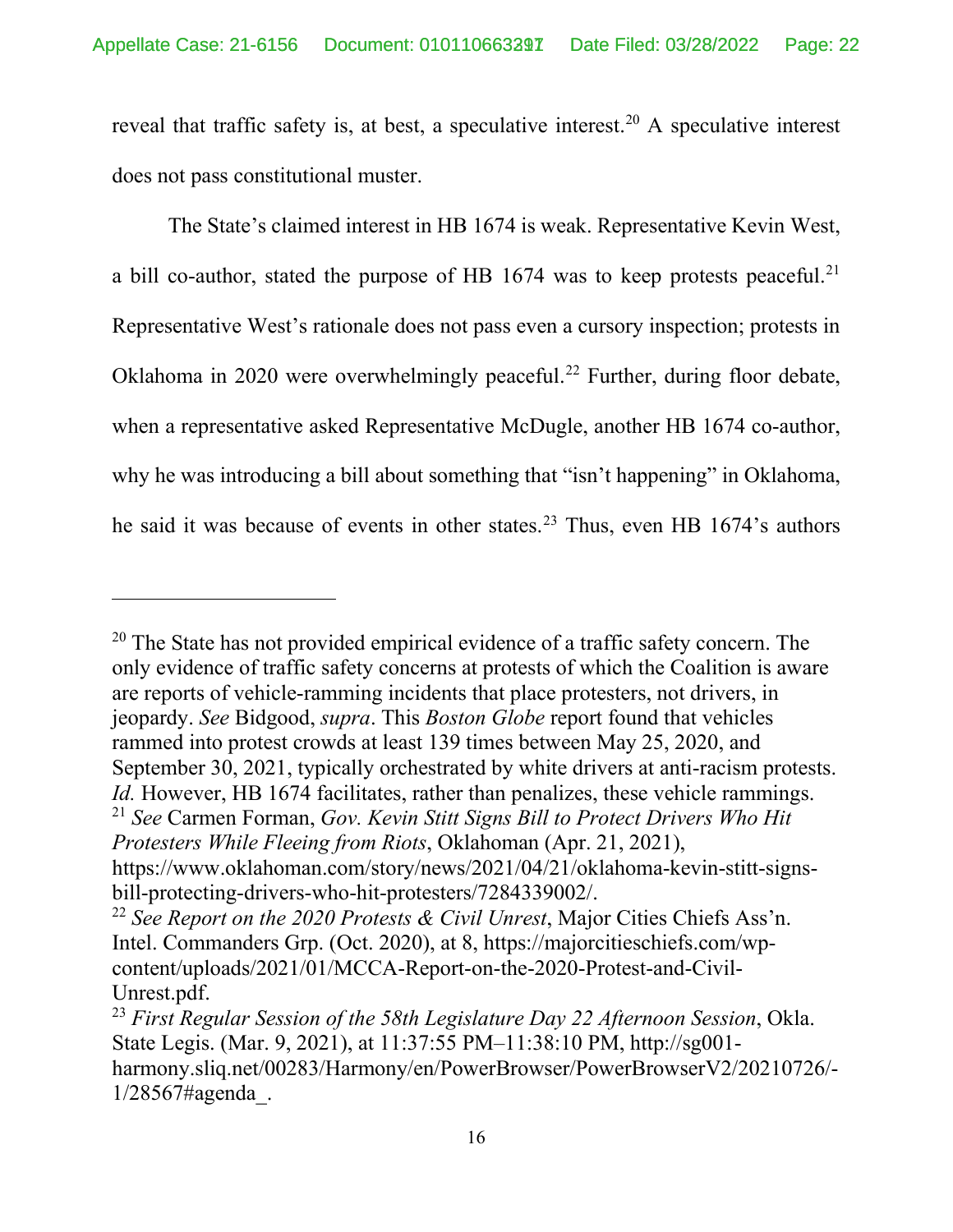admit that the bill is not designed to address any problem that actually exists in Oklahoma.

HB 1674 suffers from the same weaknesses as the "Revised Ordinance" in *McCraw. See* 973 F.3d at 1072. In *McCraw*, a panel of this Court found that Oklahoma City, despite touting an interest in protecting pedestrians from accidents on public medians, provided "no objective evidence" that pedestrians were "getting hurt or hurting others." *Id.* The panel was "baffled as to why there [was] no 'impersonal hard evidence'" of the alleged harm. *Id.* Here, as in *McCraw*, HB 1674's record is "devoid of evidence" of an actual harm to be addressed – the law's purported purpose is nothing more than "a hypothetical concern." *See id.* According to an empirical study conducted by the *Washington Post*, "in 97.7 percent of events [during the summer of 2020], no injuries were reported among participants, bystanders or police."[24](#page-22-0) Thus, HB 1674 warrants similar incredulity.

<span id="page-22-0"></span><sup>24</sup> Erica Chenoweth & Jeremy Pressman, *This Summer's Black Lives Matter Protesters Were Overwhelmingly Peaceful, Our Research Finds*, Wash. Post (Oct. 16, 2020), https://www.washingtonpost.com/politics/2020/10/16/this-summersblack-lives-matter-protesters-were-overwhelming-peaceful-our-research-finds/; *see also* Roudabeh Kishi *et al.*, *A Year of Racial Justice Protests: Key Trends in Demonstrations Supporting the BLM Movement*, The Armed Conflict Location & Event Data Project (May 2021), at 1 (noting that a vast majority of Black Lives Matter protests have remained peaceful but faced "violent intervention" from opposition and "heavy-handed crackdown by law enforcement"); *Report on the 2020 Protests & Civil Unrest*, *supra*, at 8 (showing dearth of evidence of violent protests in Oklahoma City in 2020).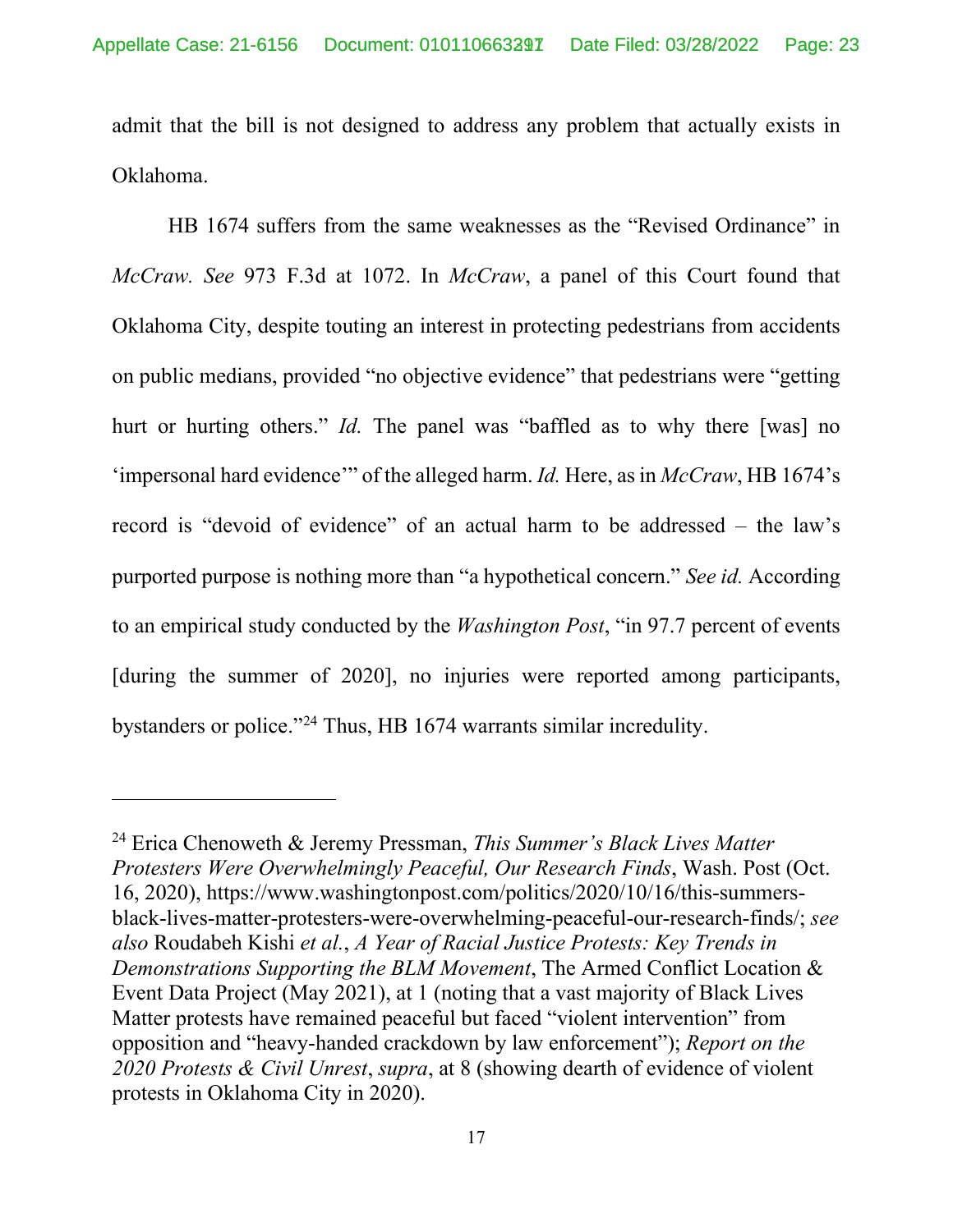In fact, it is not surprising that the legislative record here is devoid of traffic safety evidence because Oklahoma actually has "a lower proportion of demonstrations involving violent or destructive activity than most other states."<sup>[25](#page-23-0)</sup> The potential harm of a protest turning into a riot—a major concern of HB 1674's co-authors—is isolated and collateral. Without objective evidence of protesters causing injury to passersby or evidence of protests transforming into riots with any regularity, the harm HB 1674 seeks to prevent must be isolated, if not entirely absent. The "impersonal hard evidence" unequivocally shows violent protests are not a problem in Oklahoma. The concern of HB 1674's co-authors, like the concern of the authors of the "Revised Ordinance" in *McCraw*, is *at best* hypothetical. *See* 973 F.3d at 1072 (noting absence of evidence "is insufficient to demonstrate that the [government's] recited harms are real") (quotation marks omitted). Oklahoma's inability to provide any empirical data to support its proffered purpose for HB 1674 illustrates that Oklahoma's purported interest in traffic safety is weak and "unworthy of credence." *See Pastran*, 210 F.3d at 1206 (citation and quotation marks omitted).

Inconsistencies in the State's proffered reasons for HB 1674 are further evidence that Oklahoma's interests are "unworthy of credence" to a "reasonable factfinder." *See id.* HB 1674's co-authors could not agree on the focus of their

<span id="page-23-0"></span><sup>25</sup> Kishi *et al.*, *supra*, at 10.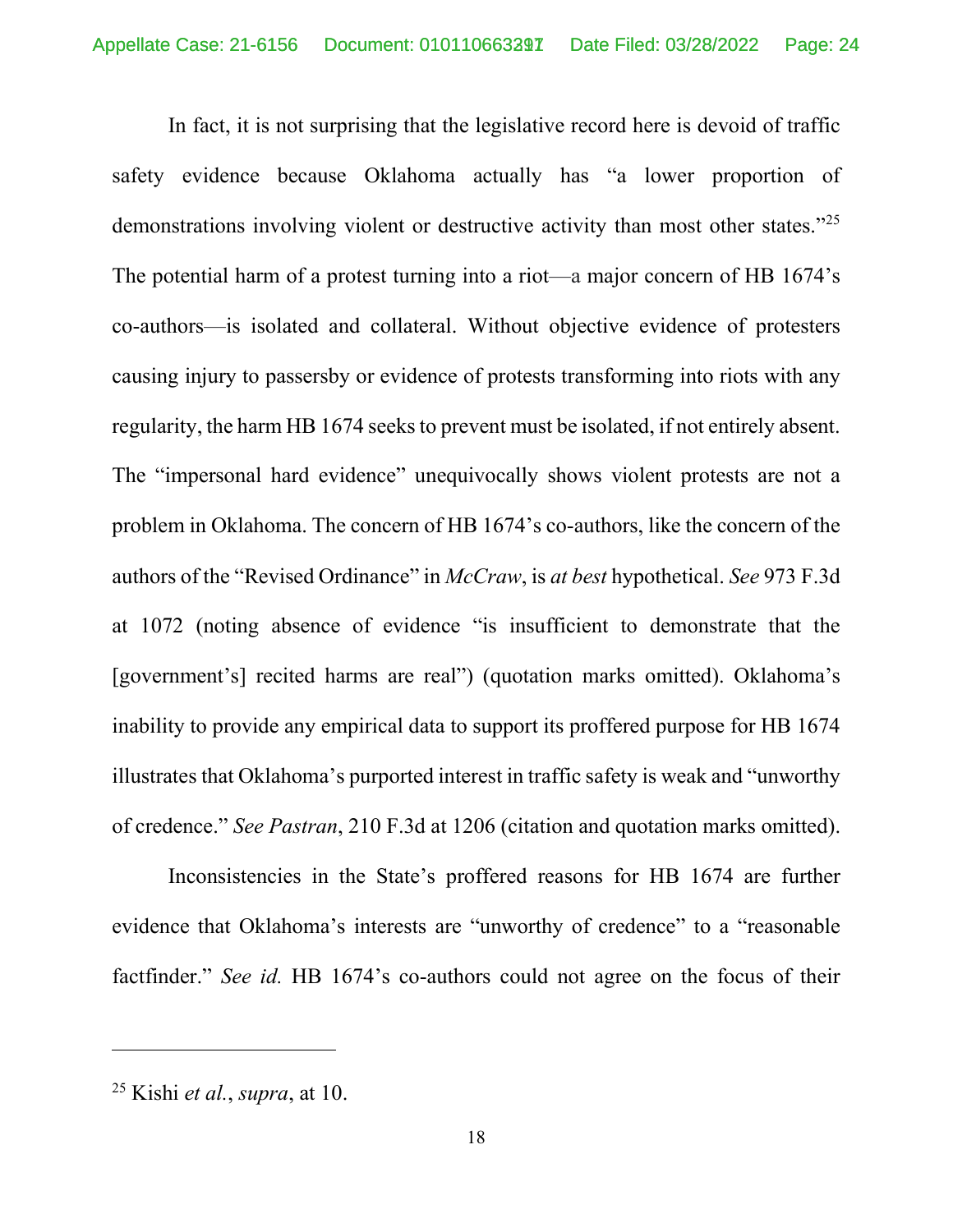narrative while advancing HB 1674; the proffered "legitimate interest" depends on which co-author is asked. Senator Standridge, a co-author, claimed the bill is about "the kids [who] cowered in the back seat because they feared for their lives," during the Tulsa Incident.<sup>[26](#page-24-0)</sup> On appeal in this case, Oklahoma asserts that HB 1674 was introduced to improve traffic safety.<sup>[27](#page-24-1)</sup> Despite this assertion, the law's co-authors failed to mention "traffic safety" at all during debates within the State Legislature. Instead, the co-authors repeated that this bill was about "the freedoms of others who are trying to go to and from home, to and from their business, [to] have nothing to do with the protest."[28](#page-24-2) The minor inconvenience of re-routing one's drive cannot outweigh the compelling interest in ensuring that core First Amendment speech is protected. The pretextual nature of Oklahoma's interest in HB 1674 is discerned from a lack of "impersonal hard evidence" supporting the State's position. *See McCraw*, 973 F.3d at 1072. The traffic safety interest is speculative at best.

<span id="page-24-0"></span><sup>26</sup> Sean Murphy, *Oklahoma Legislature OKs Bill to Crack Down on Protesters*, ASSOCIATED PRESS (Apr. 14, 2021), https://apnews.com/article/legislature-policeoklahoma-legislation-police-brutality-f938df121ef6fcd514df3e7ba58a59cb. <sup>27</sup> Appellants Br. 38.

<span id="page-24-2"></span><span id="page-24-1"></span><sup>28</sup> *First Regular Session of the 58th Legislature Day 22 Afternoon Session*, Okla. State Legis. (Mar. 9, 2021), at 11:32:14 PM, http://sg001-

harmony.sliq.net/00283/Harmony/en/PowerBrowser/PowerBrowserV2/20210726/-  $1/28567$ #agenda .time.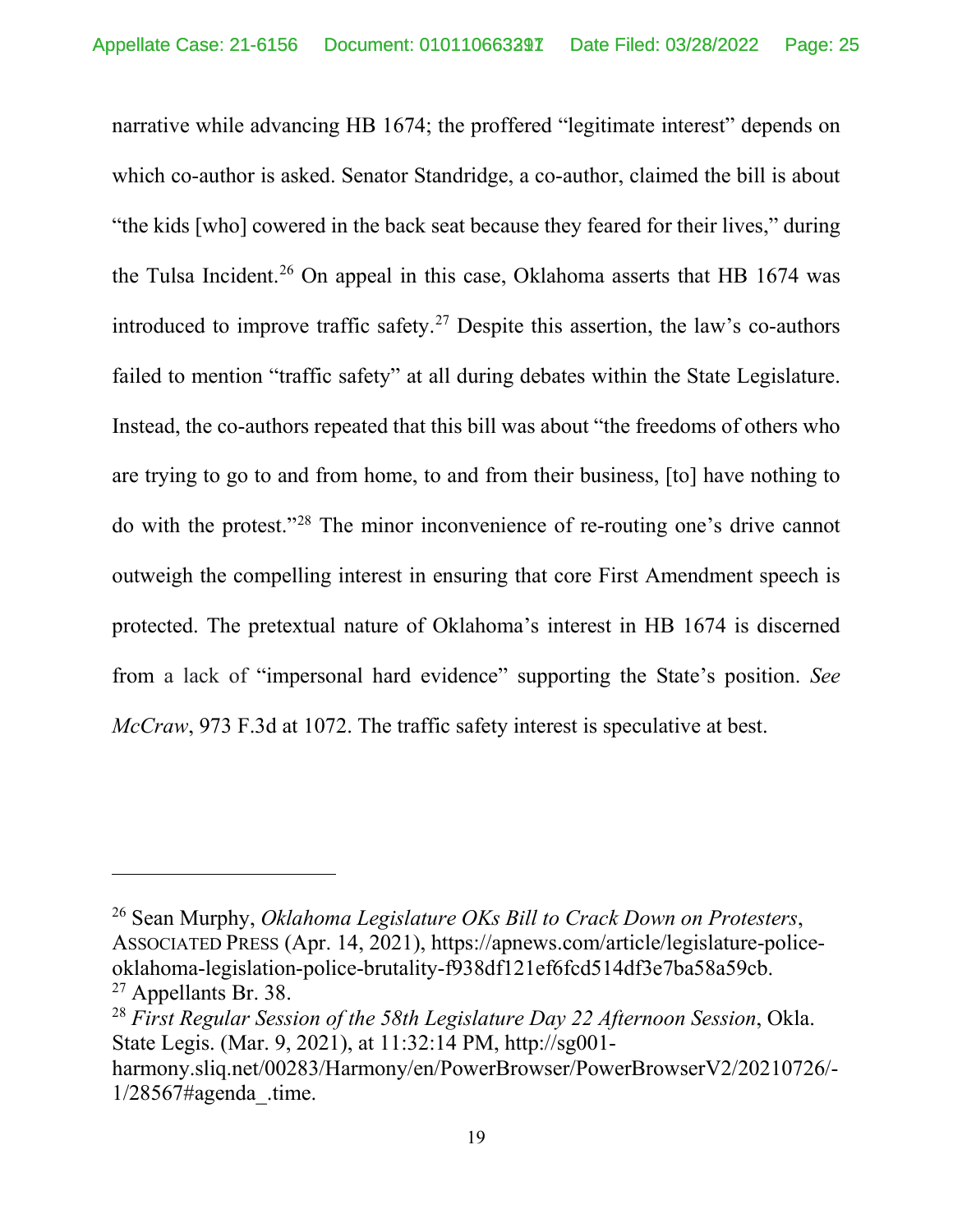The narrative spun by HB 1674's co-authors lacks any supporting evidence. Conversely, evidence shows that Oklahoma's proffered interest is isolated, speculative, and pretextual. Due to the weakness, inconsistency, contradiction, and implausibility of Oklahoma's proffered interest in traffic safety, this Court should affirm the District Court's finding that the OK NAACP is likely to succeed on the merits of its First Amendment claim because the State has not—and cannot— demonstrate a significant government interest.<sup>[29](#page-25-2)</sup>

#### <span id="page-25-0"></span>**III. HB 1674's Traffic Obstruction Provision Is Not Narrowly Tailored**

Even if this Court finds that the interest in traffic safety is genuine and significant, the traffic obstruction provision still fails to pass intermediate scrutiny due to inadequate tailoring. HB 1674 is both over- and underinclusive, while also failing to undertake less restrictive alternatives.

### <span id="page-25-1"></span>**A. HB 1674's Traffic Obstruction Provision Is Impermissibly Overinclusive**

HB 1674 is significantly overinclusive; it prohibits more speech than necessary to achieve the State's purported interest in traffic safety. In *McCraw*, a panel of this Court explained that "restrictions on speech are not permitted when either the harms or the remedial effects of the government's restrictions are supported only by speculation or conjecture, or when the regulation burdens

<span id="page-25-2"></span><sup>29</sup> Mem. Op. 13.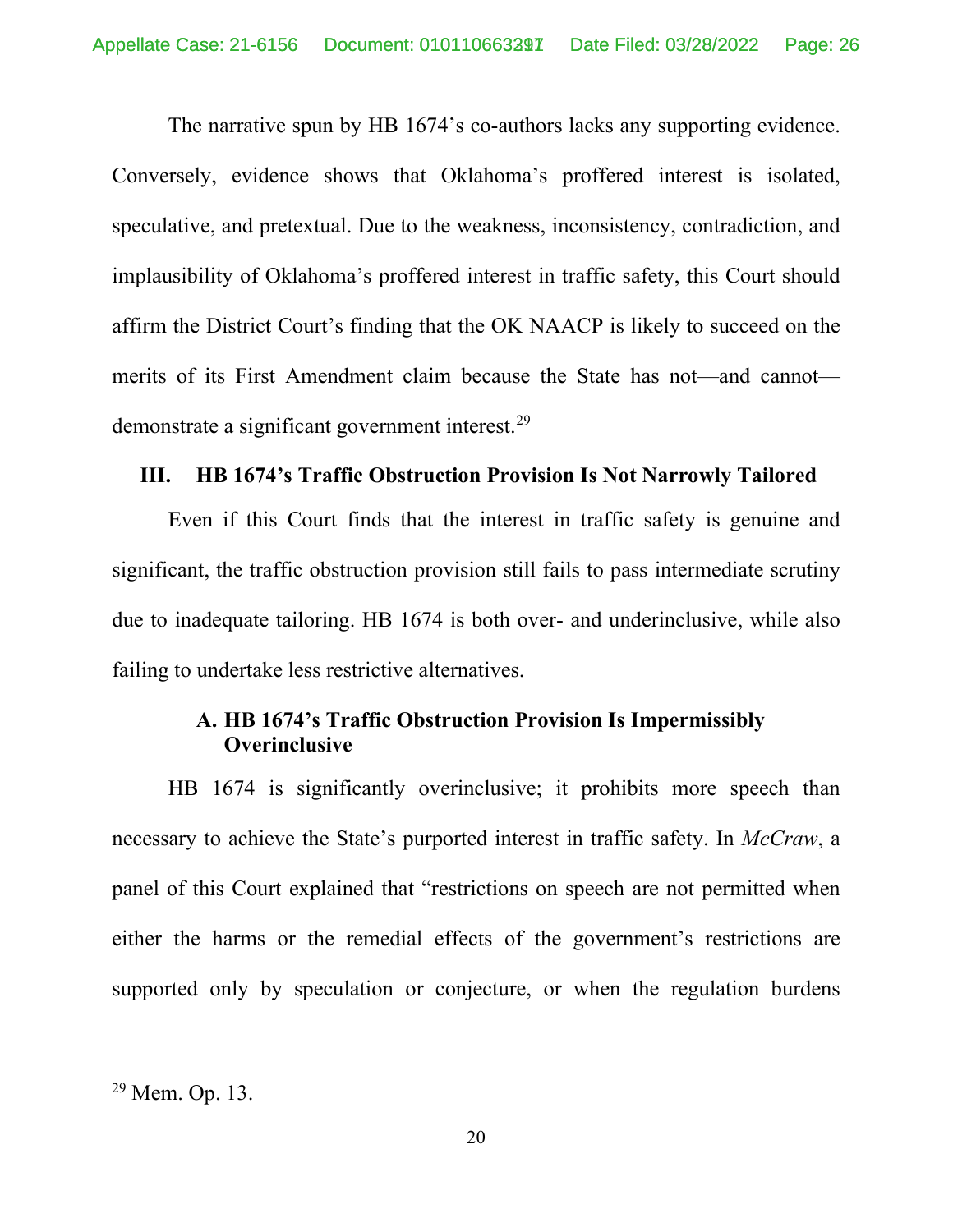substantially more speech than is necessary to further the government's legitimate interests." 973 F.3d at 1071. The law prohibits speech on all streets, rather than exclusively in areas posing a heightened traffic concern, such as highways, intersections, or crowded streets. Similarly, the law could have prohibited certain speech on streets during the busiest times of day, like rush hour. Instead, HB 1674 is a sweeping restriction on speech, on all streets, all the time. Although Oklahoma could have limited the amount of prohibited speech to narrowly tailored the restriction to their proffered interest in traffic safety, they did not. The regulation burdens significantly more speech than necessary.

### <span id="page-26-0"></span>**B. HB 1674's Traffic Obstruction Provision Is Impermissibly Underinclusive**

HB 1674 is also significantly underinclusive, going so far as to create additional traffic safety risks. Insufficient tailoring "raises serious doubts about whether the government is in fact pursuing the interest it invokes, rather than disfavoring a particular speaker or viewpoint." *Brown v. Ent. Merchants Ass'n*, 564 U.S. 786, 802 (2011).

HB 1674 fails this tailoring test. Namely, Oklahoma's choice to absolve motorists who injure or kill protesters illustrates the poor tailoring to the State's proffered interest in protecting public streets. HB 1674 is significantly underinclusive in enhancing traffic safety, as the driver liability exemption removes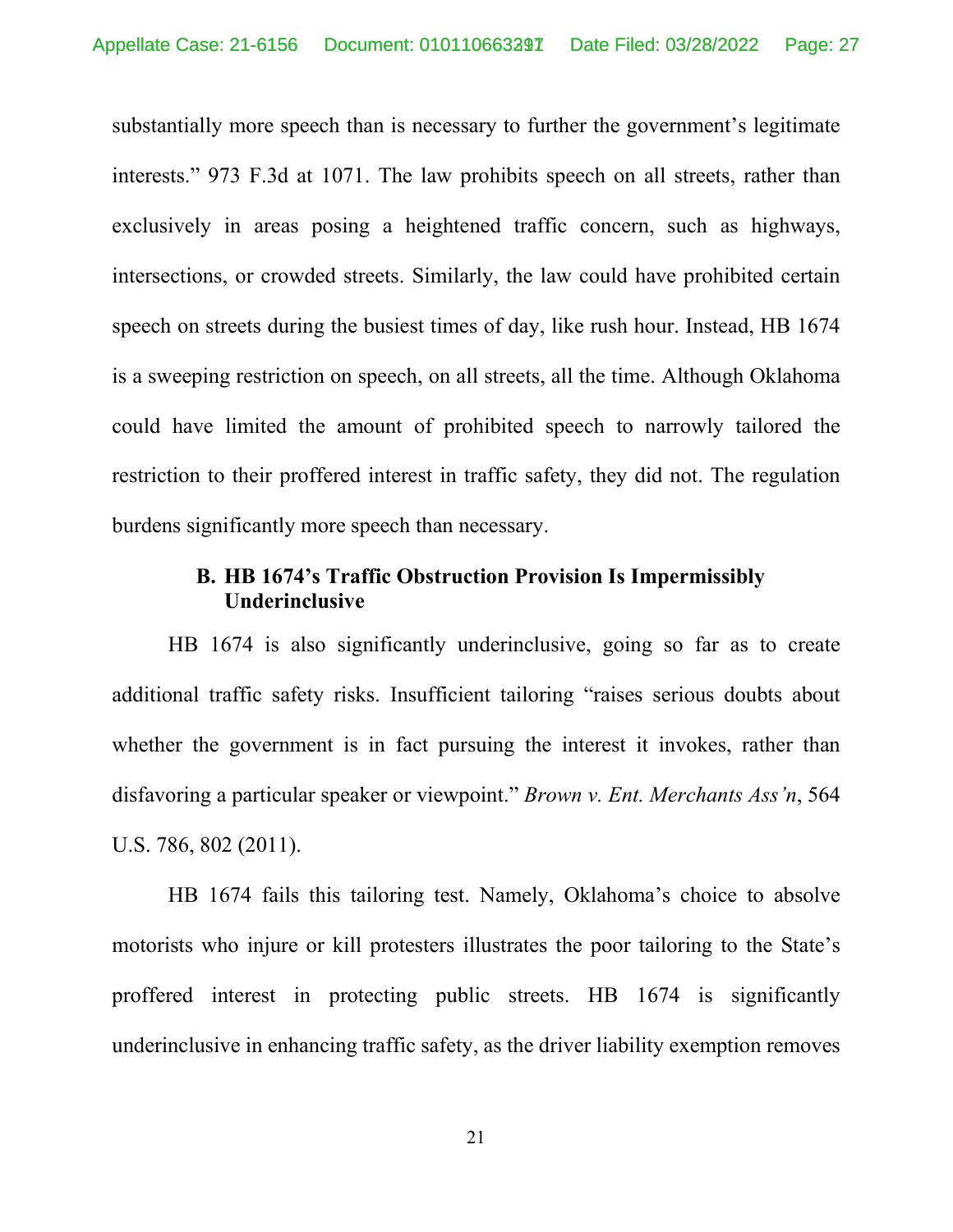incentives for motorists to consider consequences before driving through protesters. The law fails to provide any guidance on when a vehicle operator is "fleeing from a riot" or has "exercised due care." *See* Okla. Stat. tit. 21, § 1320.11. There is no logical reason why a law that purports to advance traffic safety also provides vehicle operators with impunity to injure or kill people in the roadway. This tension suggests that HB 1674 furthers a different goal: to silence the protestors with whom HB 1674's co-authors disagree. Thus, HB 1674 is underinclusive in its efforts to advance traffic safety.

### <span id="page-27-0"></span>**C. The State Has Not Seriously Undertaken Less Restrictive Alternatives or Demonstrated That Pre-Existing Alternatives Do Not Work**

To prove that a regulation is narrowly tailored to a purported government interest, the State must "show[] that it seriously undertook to address the problem with less intrusive tools readily available to it" and "that alternative measures that burden substantially less speech would fail to achieve the government's interests." *McCullen*, 573 U.S. at 494–95. Oklahoma has not established that pre-existing measures maintaining traffic safety were ineffective.

The State Legislature can improve traffic safety and driver convenience without substantially burdening speech, as it has done in the past. For example, Oklahoma prohibits pedestrians from crossing the street "other than within a marked crosswalk." Okla. Stat. tit. 47 § 11-503. Further, when sidewalks are unavailable,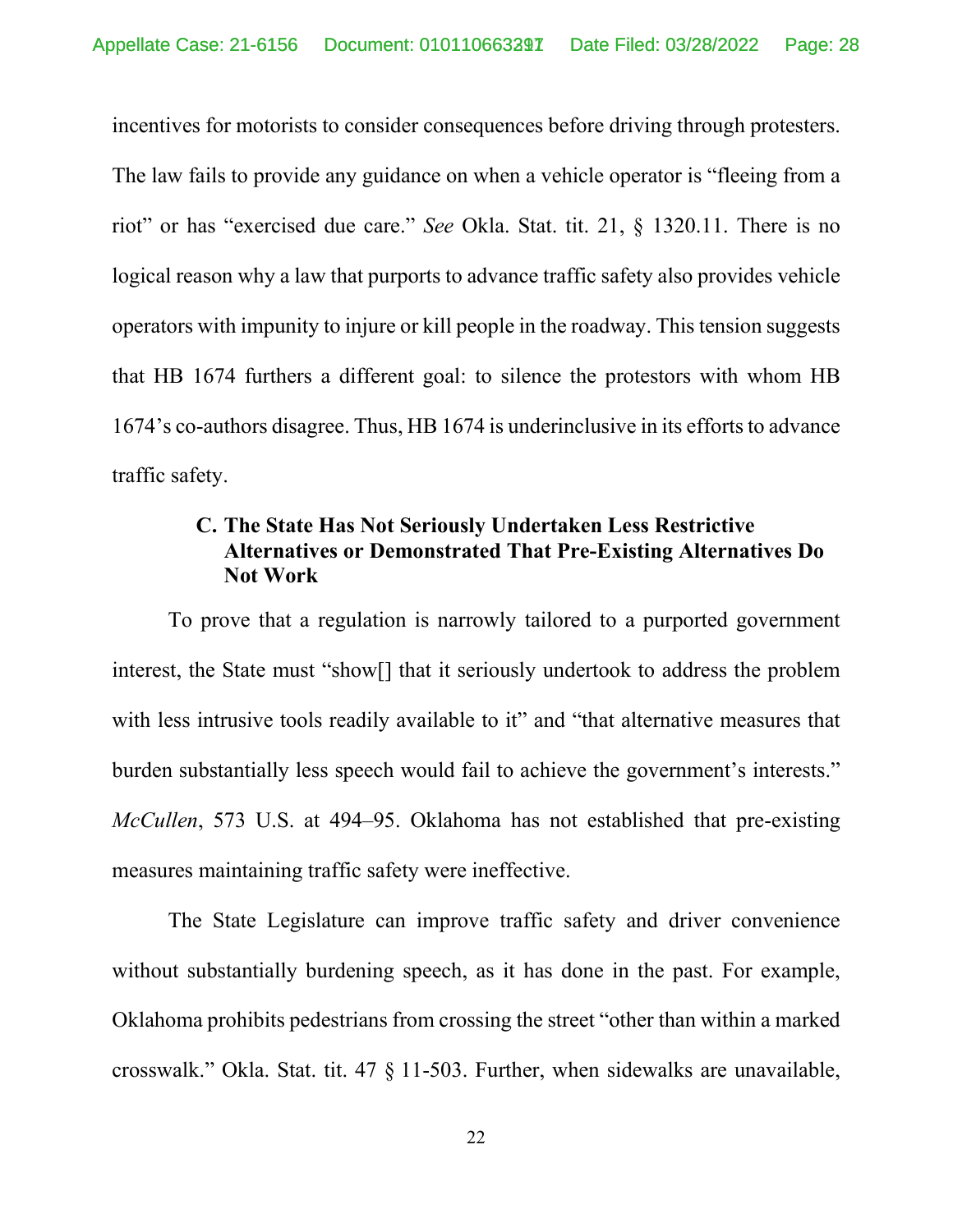pedestrians must "walk only on the left side of the roadway or its shoulder." *Id.* § 11-506. As these existing measures promote driver convenience and traffic safety without substantially burdening speech, Oklahoma could have furthered their purported interest without circumscribing speech on all public streets.

Further, the State did not consider less-restrictive traffic laws to address any legitimate safety concerns. For example, all pedestrians crossing the road are required to "yield the right-of-way to all vehicles" and "not cross at any place except in a marked crosswalk." *Id.* § 11-503. If existing traffic laws were insufficient to maintain safe roadways, lawmakers failed to consider new traffic laws that would improve safety while burdening less speech. Even if this Court finds the State's traffic safety justification is genuine, pre-existing measures and less restrictive alternatives could have satisfied these interests while burdening less speech.

#### <span id="page-28-0"></span>**IV. No Adequate Alternative Channels for Communication Exist**

To pass constitutional muster, in addition to being narrowly tailored, time, place, and manner restrictions, government restrictions on speech must "leave open ample alternative channels for communication of [] information." *Ward*, 491 U.S. at 791 (1989). Despite the importance of public streets as "quintessential public fora," HB 1674 prohibits protesters from standing in all public streets all the time. *Perry Educ. Ass'n*, 460 U.S. at 45. To determine if a regulation leaves open ample alternative channels for communication, courts "ask whether, given the particular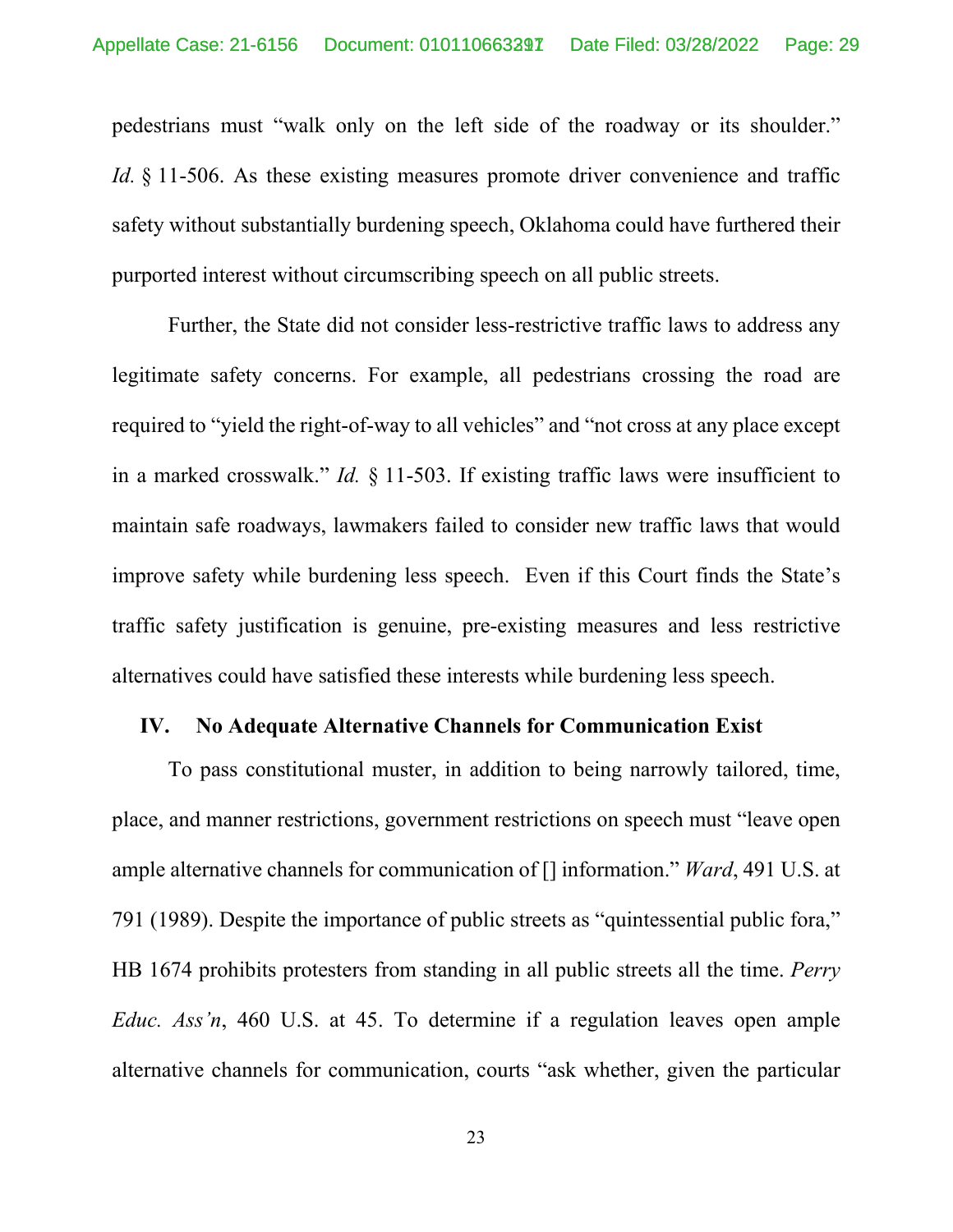[governmental interest], the geography of the area regulated, and the type of speech desired, there were ample alternative channels of communication." *McCraw*, 973 F.3d at 1078 (citations and quotation marks omitted) (alteration in original). This inquiry must include an assessment of the speakers' "ability to reach [their] intended audience," considered from the speakers' point of view. *See id.* HB 1674's extensive prohibition from standing on "any public street, highway, or road" does not provide protesters adequate alternative channels for them to communicate. Okla. Stat. tit. 21,  $§$  1312(5).

The breadth of HB 1674's prohibition forecloses protesters' ability to gather in alternative venues. Unlike the prohibition in *Evans v. Sandy City* that prohibited standing on unpaved medians narrower than thirty-six inches and left open all other medians, HB 1674 leaves no public street untouched. *See* 944 F.3d 847, 860 (10th Cir. 2019). The year after deciding *Evans*, a panel of this Court held that a prohibition from sitting, standing, or staying on most medians "has taken the extreme step of closing a substantial portion of a traditional public forum to all speakers . . . without seriously addressing the problem through alternatives that leave the forum open for its time-honored purposes." *McCraw*, 973 F.3d at 1078 (citations and quotation marks omitted) (alteration in original). Oklahoma's law goes even further than that deemed unconstitutional in *McCraw*. On its face, HB 1674 prohibits peaceful protest on "any public street, highway or road." Okla. Stat. tit. 21,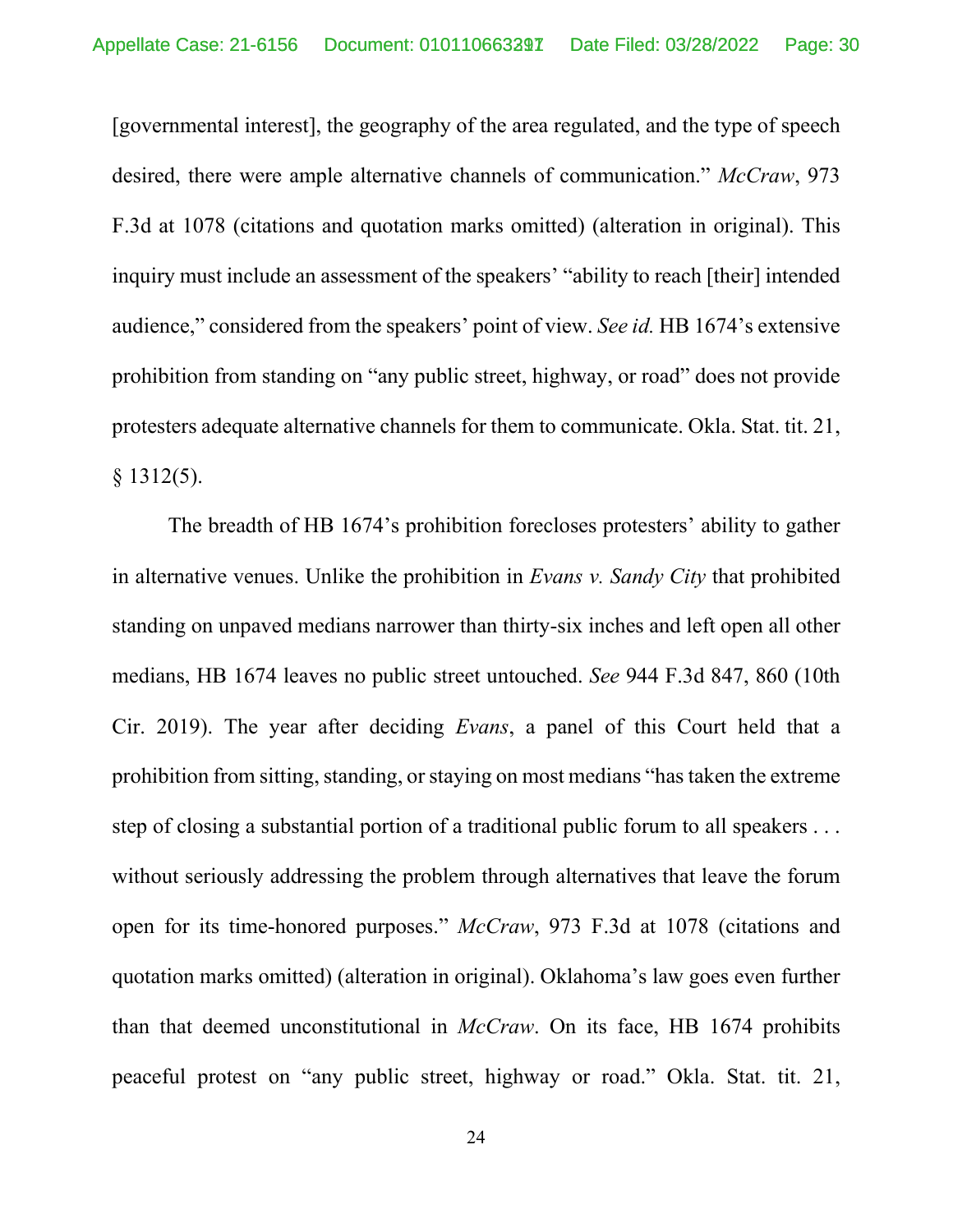§ 1312(5). Beyond what Oklahoma City attempted to do by limiting median use, the State prohibited the use of all public streets. If this law takes effect, peaceful political protests will be all but banned in Oklahoma, and groups like the Coalition will be left without the ability to exercise their basic democratic rights and responsibilities under the First Amendment.

Public streets are the ideal—and perhaps only—location in which large protests can gather. Some estimate that the 2020 racial justice protests made up the largest movement in American history, with fifteen to twenty-six million participants in the movement's first month alone.<sup>[30](#page-30-0)</sup> Protests of this magnitude may not be able to gather in locations other than public streets. However, even if protesters in a rural location could find a public venue able to accommodate their size, the alternative channel must also be adequate. *McCraw*, 973 F.3d at 1078–79 (holding that roadsides and sidewalks were constitutionally inadequate alternatives to medians). A protest in a park is not an adequate alternative to a public street. Protesters cannot reach the same intended audience; in parks, there are fewer passersby than there are along public streets. Given the size of racial justice protests

<span id="page-30-0"></span><sup>30</sup> Larry Buchanan, Quoctrung Bui, & Jugal K. Patel, *Black Lives Matter May Be the Largest Movement in U.S. History*, N.Y. Times (July 3, 2020), https://www.nytimes.com/interactive/2020/07/03/us/george-floyd-protests-crowdsize.html.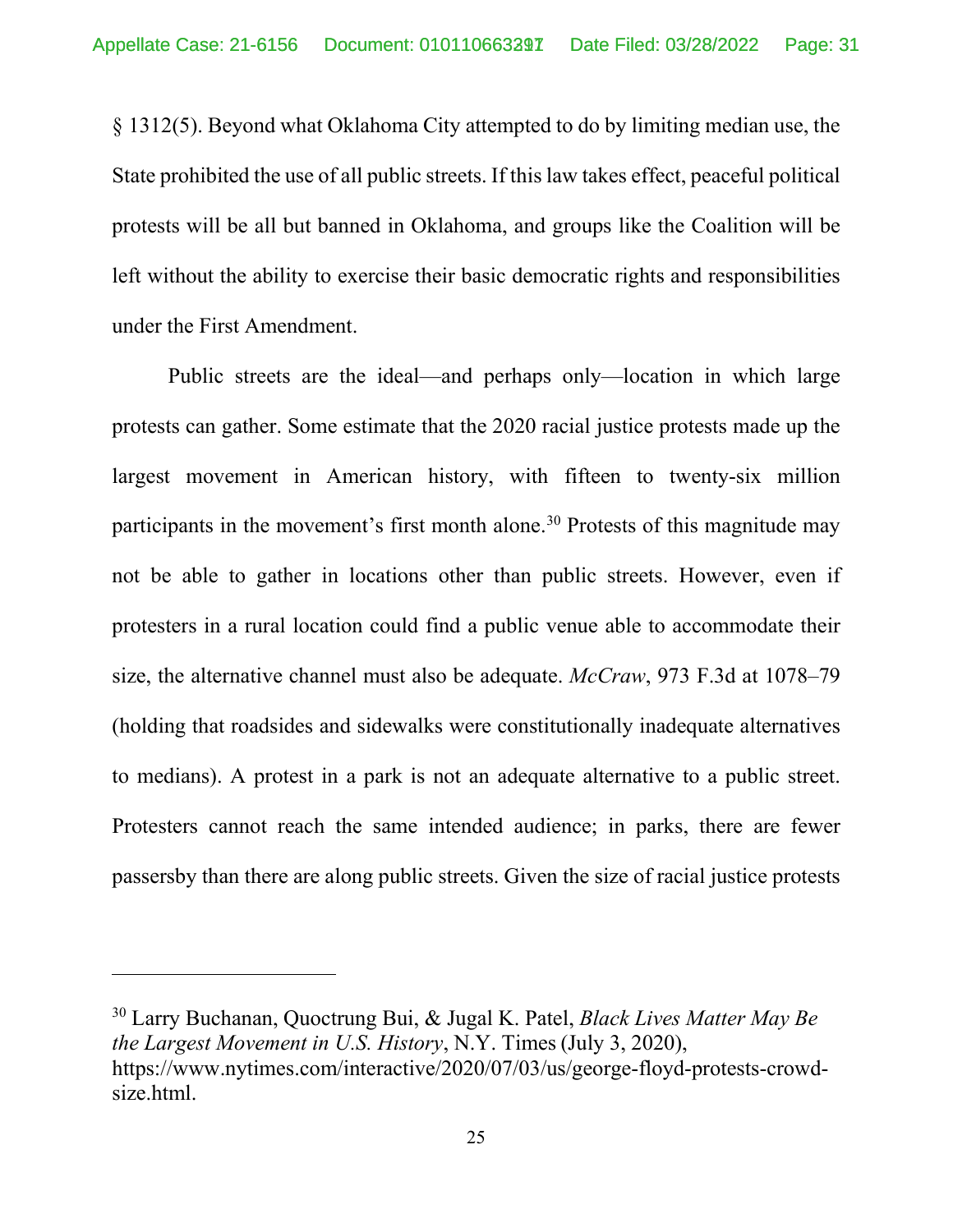and protesters' desire to share their messages with the public and the media, the ability to protest freely on public streets is crucial to effectively communicate the underlying messages.

Requiring protesters to obtain permits does not present an adequate alternative channel for communication. The bill's co-authors suggested that, despite HB 1674's broad language, protesters could continue to stand in public streets if they obtained a permit to do so.[31](#page-31-0) However, permits do not constitute an adequate alternative to protesting freely in the streets, as there is a time limit attached to a permit requirement, hindering protests that occur organically in response to breaking news.[32](#page-31-1)

HB 1674 includes no language regarding permits. Thus, it is not clear if permits would be approved and under what conditions. Without greater clarity, the

<span id="page-31-0"></span><sup>31</sup> *See* Wayne Greene, *SQ 816 Seeks to Overturn Oklahoma Law that Protects Drivers Who Hit Protesters Obstructing Roads*, Tulsa World (June 25, 2021), https://tulsaworld.com/opinion/columnists/wayne-greene-sq-816-seeks-tooverturn-oklahoma-law-that-protects-drivers-who-hit-protesters/article\_4fe47156 d393-11eb-b33e-53581a82ae4e.html (reporting that Representative West explained that protesters can "do the right thing" by securing parade permits). <sup>32</sup> *See, e.g.*, *Regulations Related to Demonstrations*, City of Tulsa, at 3, https://www.cityoftulsa.org/media/16284/demonstration-permits-and-regulationsfinal-april-2021.pdf (stating that the City shall "take action upon the application" for a demonstration permit within ten business days of filing or two business days

<span id="page-31-1"></span>"where the purpose of such event is a spontaneous response to a current event") (last visited Mar. 28, 2022).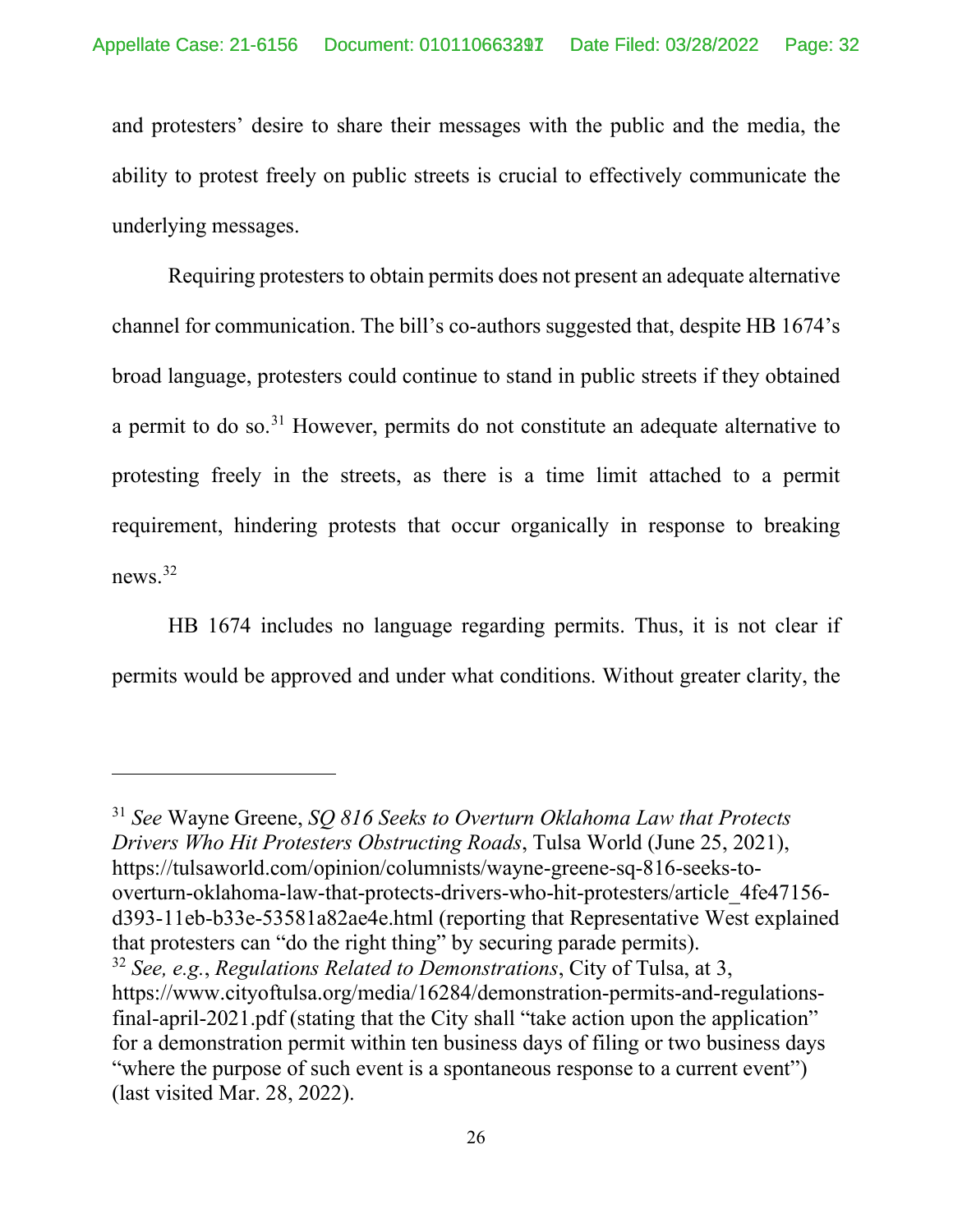process of providing permits could become viewpoint-based depending on protests' messages. With arbitrary discretion, the inherent risk of discrimination or abuse in such discretion permits "evalsion] and in effect nulliffication] [of] the provisions of the national constitution." *See Yick v. Hopkins*, 118 U.S. 356, 356 (1886) (denouncing discretion placed in the hands of low-level administrators). Specifically, courts "have consistently condemned licensing systems which vest in an administrative official discretion to grant or withhold a permit upon broad criteria unrelated to proper regulation of public places." *Shuttlesworth v. City of Birmingham*, 394 U.S. 147, 153 (1969). Otherwise, "the danger of censorship and of abridgment of our precious First Amendment freedoms is too great." *Forsyth Cnty. v. Nationalist Movement*, 505 U.S. 123, 131 (1992) (citations and quotation marks omitted).

Here, there is no uniform standard under which administrators in Oklahoma grant permits. As control over public streets is held by cities and municipalities, the discretion available to administrators across the state varies greatly.<sup>[33](#page-32-0)</sup> Additionally, as established previously, the government interest here is minimal due to the lack of

<span id="page-32-0"></span><sup>33</sup> *See, e.g.*, *Special Event Permit*, Okla. City,

https://www.okc.gov/home/showdocument?id=2884 (providing that Oklahoma City staff can revoke permits for "imminent threat to public health, safety and/or welfare," without defining these terms) (last visited Mar. 28, 2022).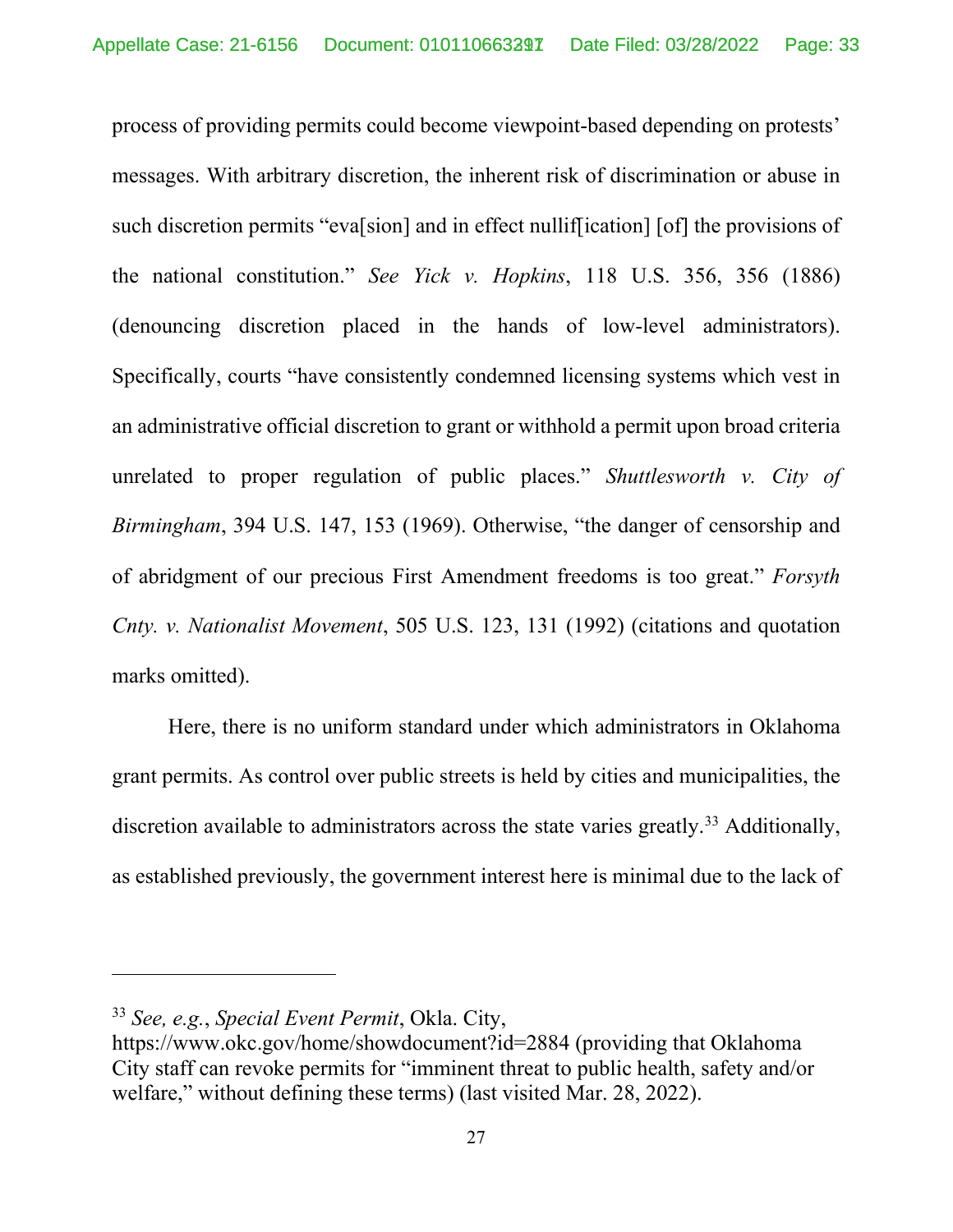evidence regarding a need to address traffic safety and strong evidence that this purpose is pretextual. Therefore, it is not apparent how administrative officials could decide to grant or withhold permits considering this proffered interest. As HB 1674 itself is a vehicle for viewpoint discrimination, an ambiguous permit regime compounds "the danger of censorship and of abridgment of our precious First Amendment freedoms." *Forsyth Cnty.*, 505 U.S. at 131.

Given the breadth of the prohibition, HB 1674's mandate ultimately fails to "leave open ample alternative channels for communication of [] information." *Ward*, 491 U.S. at 791. As quintessential public fora, public streets are set aside specifically "for purposes of assembly, communicating thoughts between citizens, and discussing public questions." *Verlo*, 820 F.3d at 1129, 1138 (citations and quotation marks omitted). Oklahoma must not fully close off public streets to protesters for that same purpose. Without access to public streets, large gatherings of protestors will be unable to meet in an adequate alternative forum in which they can similarly reach their intended audience. *See McCraw*, 973 F.3d at 1078–79. Requiring protesters to obtain permits does not establish an adequate alternative channel, as permits are time-limited and granted with variable discretion. Without ample alternative channels for communication, HB 1674 must be invalidated.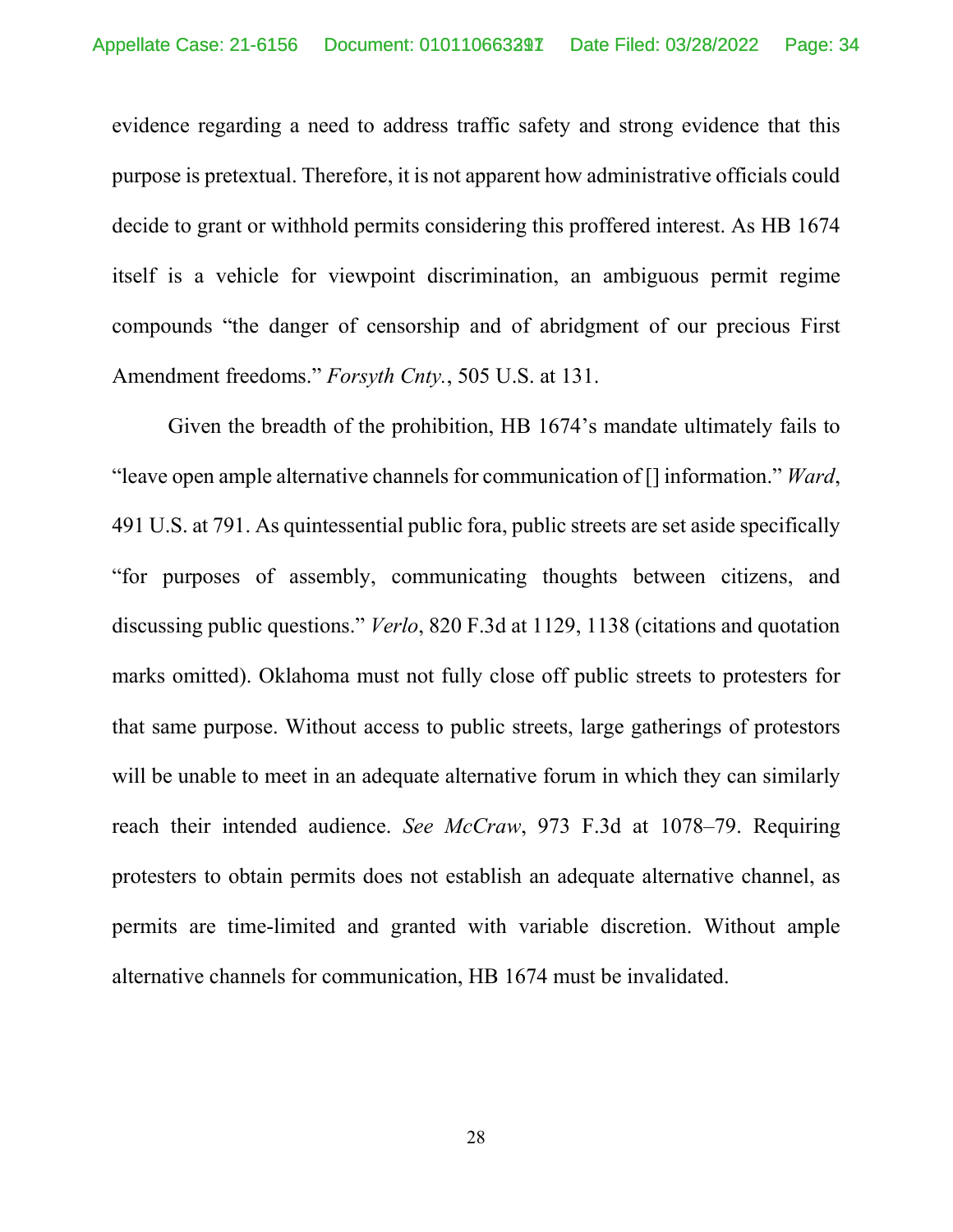### **CONCLUSION**

<span id="page-34-0"></span>For these reasons, *amicus curiae* urge this Court to affirm the District Court's

order granting OK NAACP's motion for a preliminary injunction.

## COLLEGIATE FREEDOM AND JUSTICE COALITION OF OKLAHOMA

Dated: March 28, 2022

/s/Megan E. Lambert Megan E. Lambert ACLU of Oklahoma Foundation PO Box 13327 Oklahoma City, OK 73113 (405) 525-3831 mlambert@acluok.org

/s/Jared K. Carter Jared K. Carter $34$ Cornell Law School First Amendment Clinic Myron Taylor Hall Ithaca, New York 14853 (607) 255-8518 jc2537@cornell.edu

<span id="page-34-1"></span><sup>34</sup> Cornell Law School First Amendment Clinic students Olivia Foster and Connor Flannery assisted in drafting this brief.